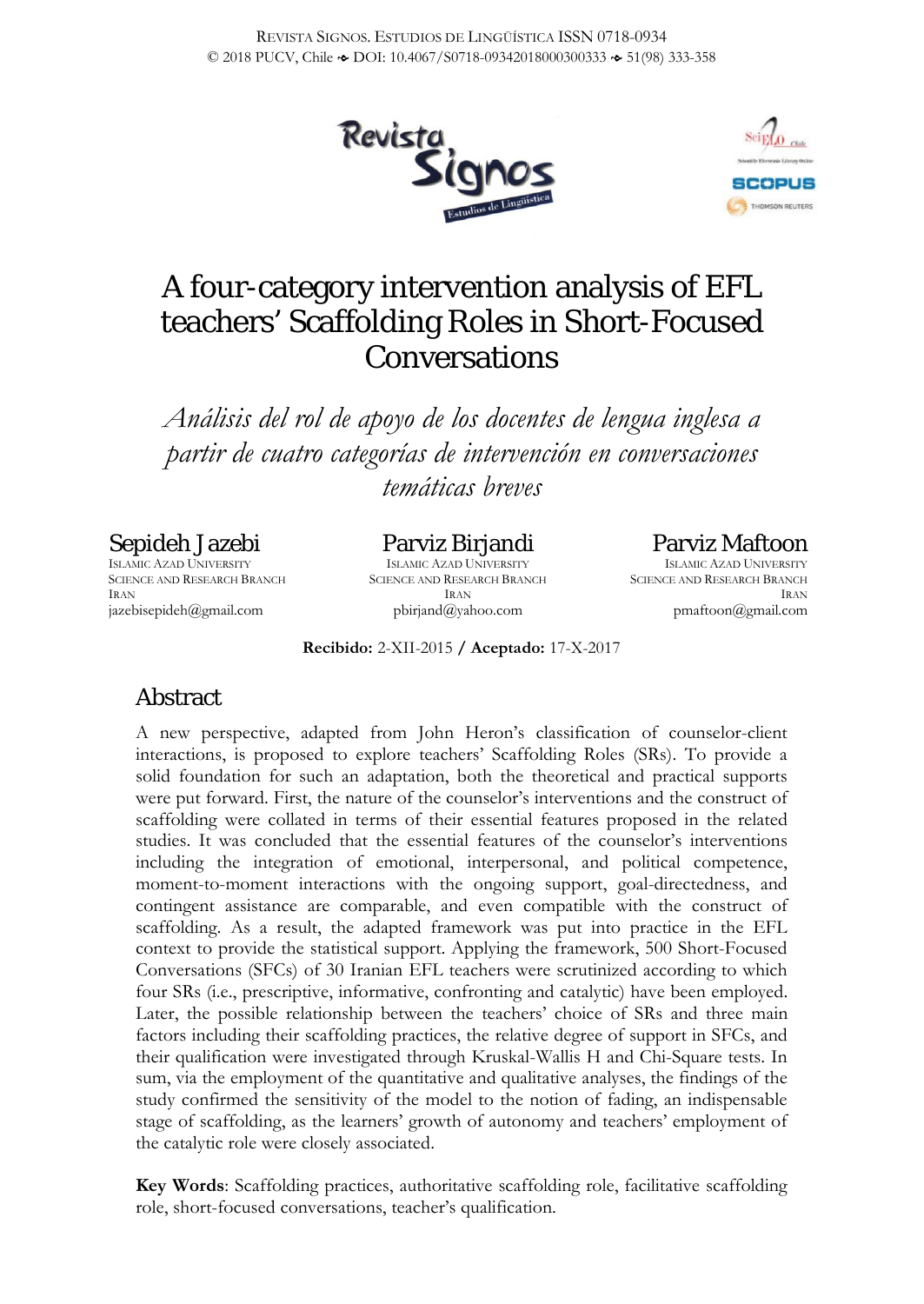#### Resumen

Este estudio, a fin de analizar el papel de apoyo de los docentes de lengua inglesa, presenta una nueva perspectiva adaptando la clasificación propuesta por John Herón de las interacciones entre consejero y cliente en las citas psicológicas. Exponer una base sólida para esta adaptación, también requiere un análisis teórico y práctico del tema. En primer lugar, la naturaleza de las intervenciones del consejero y las intervenciones de apoyo de los profesores fueron comparadas de acuerdo con las características indicadas en los estudios relacionados. Resulta que la clasificación presentado por Herón sobre las estrategias de intervención del consejero, es comparable y compatible con el concepto de apoyo en la enseñanza de un idioma, porque un conjunto de conocimiento y competencia política, interpersonal y emocional - interacciones momento a momento con el apoyo continuo- orientación a objetivos y asistencia contingente, consisten el fundamento de estas intervenciones. Como consecuencia, este método fue puesto en práctica en el área de la enseñanza de la lengua inglesa a fin de que se analizara su aplicación estadística. Usando este modelo se analizaron 500 conversaciones cortas enfocadas de 30 docentes iraníes de lengua inglesa de acuerdo con 4 intervenciones (prescriptiva, informativa, confrontadora, catalítica). Posteriormente, fue estudiada la posible relación entre el papel de apoyo de los profesores y sus métodos de apoyo- el nivel y el grado de apoyo y de las habilidades de los profesores- mediante la Prueba χ² y H de Kruskal-Wallis. En resumen, tras aplicar el análisis cuantitativo y cualitativo, el resultado de este estudio confirma la susceptibilidad del modelo a una parte del apoyo que desaparece gradualmente, porque existe una correlación muy estrecha entre el nivel de desarrollo de la independencia de los estudiantes de lengua y el nivel del empleo de los papeles catalíticos por los profesores.

**Palabras Clave:** Prácticas de andamiaje, rol autoritario de andamiaje, rol facilitador de andamiaje, conversaciones temáticas breves, cualificación del docente.

#### **INTRODUCTION**

Among various frameworks for the analysis of teacher's roles within teacherlearner interactions, Socio-Cultural Theory (SCT) proposed by Vygotsky is highlighted in a plethora of studies. Dissimilar to other theories employed for the analysis of such interactions, SCT interestingly encompasses a broad range of teachers' roles all of which can be beneficial if tailored to the context requirements. However, no clear-cut classification of these supportive roles is present in the literature. Since SCT embraces a host of comprehensive concepts, it can provide a rich foundation for such an analysis. As the name implies, the cultural, historical, and social dimensions of language use and cognitive development are emergent and interwoven. According to Lantolf and Thorne (2006), the symbolic system of each culture, specifically language, becomes internalized via the process of regulation. Internalization, the ultimate goal, is the outcome of three stages of regulation including object-regulation (i.e. regulation of mental activities through objects), other-regulation (i.e. implicit and explicit mediation with various levels of assistance/scaffolding), and self-regulation (i.e. accomplishment of activities with minimal or no external support/internalization). The culturally constructed artifacts, influential in the development of higher mental abilities when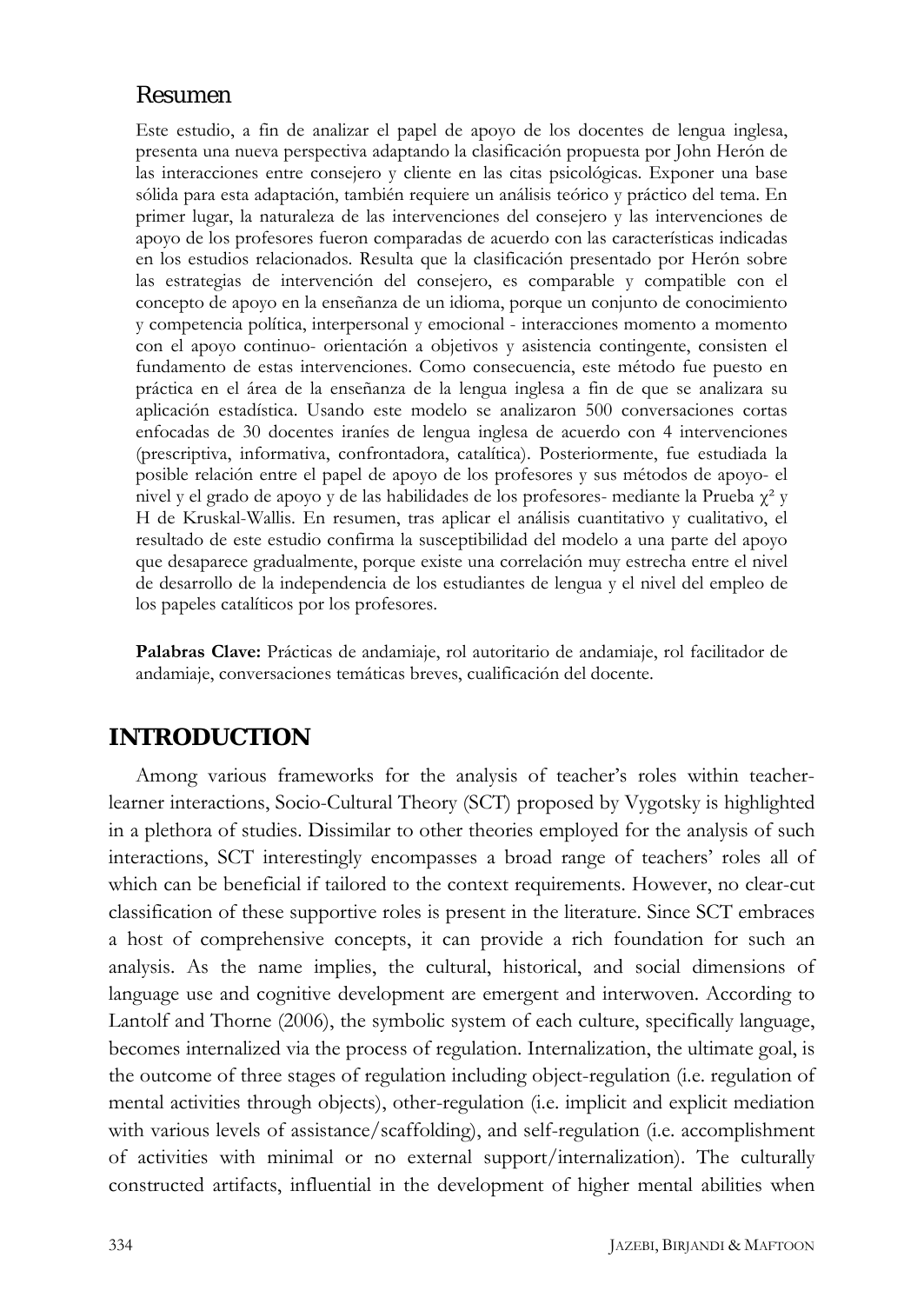internalized, transmit and are transformed from one generation to the next according to the individual's and community's needs. The evolution of artifacts through time, as Lantolf and Thorne (2006) point out, makes the feature of history prominent in the cognitive developmental process. Owing to the emphasis on the socio-cultural activities and the interwoven connection of human psychological process and his interaction with others, Kramsch (2000) and Lantolf (2000) highlight the crucial role of social nature of communication within this perspective and point out that studying human cognitive development out of social context is entirely meaningless as language use precedes cognitive and psychological development.

Central to SCT is the conspicuously distinct role of teachers specifically in teacherlearner interactions in the classroom. A shift from other-regulation to self-regulation is what the interactions highlight, a goal which can be achieved via the planning, provision, direction, and manipulation of quantitatively and qualitatively attuned other-regulated support or scaffolding, a term coined by Bruner (Lantolf & Thorne, 2006; Wood, Bruner & Ross 1976). To provide the contextually appropriate scaffolding, teachers should pay heed to a number of factors, specifically the indispensable stages required to accomplish learners' ultimate autonomy. In order to do so, the teacher-learner interactions follow the trajectory of scaffolding commencing with teacher-regulated activities which gradually culminates in learner-regulated activities. This process can merely be accomplished through four steps including 1) diagnostic strategies to pinpoint the learners' needs to achieve an endpoint, 2) appropriate assistance provision in accordance with current learners' capabilities to direct the learners toward the final goal, 3) a transfer or a shift of control and responsibility from the teacher to the learner in the progression of scaffolding which in turn culminates in the decrease of the teacher's assistance and enriched learners' engagement, and finally 4) fading according to which the teacher's assistance is gradually withdrawn and the goal is accomplished (Michell & Sharpe, 2005; Pol, Volman, & Beishuizen, 2010). Each of these requires an appropriate and contextdependent SR. Noteworthy is the fact that Heron's intervention model (2001) encompasses different degrees of support provided by the more knowledgeable person ranging from the most authoritative to the least facilitative one. Consequently, a kind of one to one correspondence might be observed between each intervention type, named SRs in the present study, and the required stages of the scaffolding process. In other words, Heron's classification can be employed to introduce a context-dependent model of moment-to-moment SRs to equip the EFL teachers with a solid foundation to self-assess their performance according to the context requirements. Therefore, the present study endeavors to practically employ this adapted classification of SRs in EFL contexts to first categorize the teachers' SRs and then statistically analyze the relationship between the teachers' choice of SRs and three main factors including their scaffolding practices, the relative degree of support in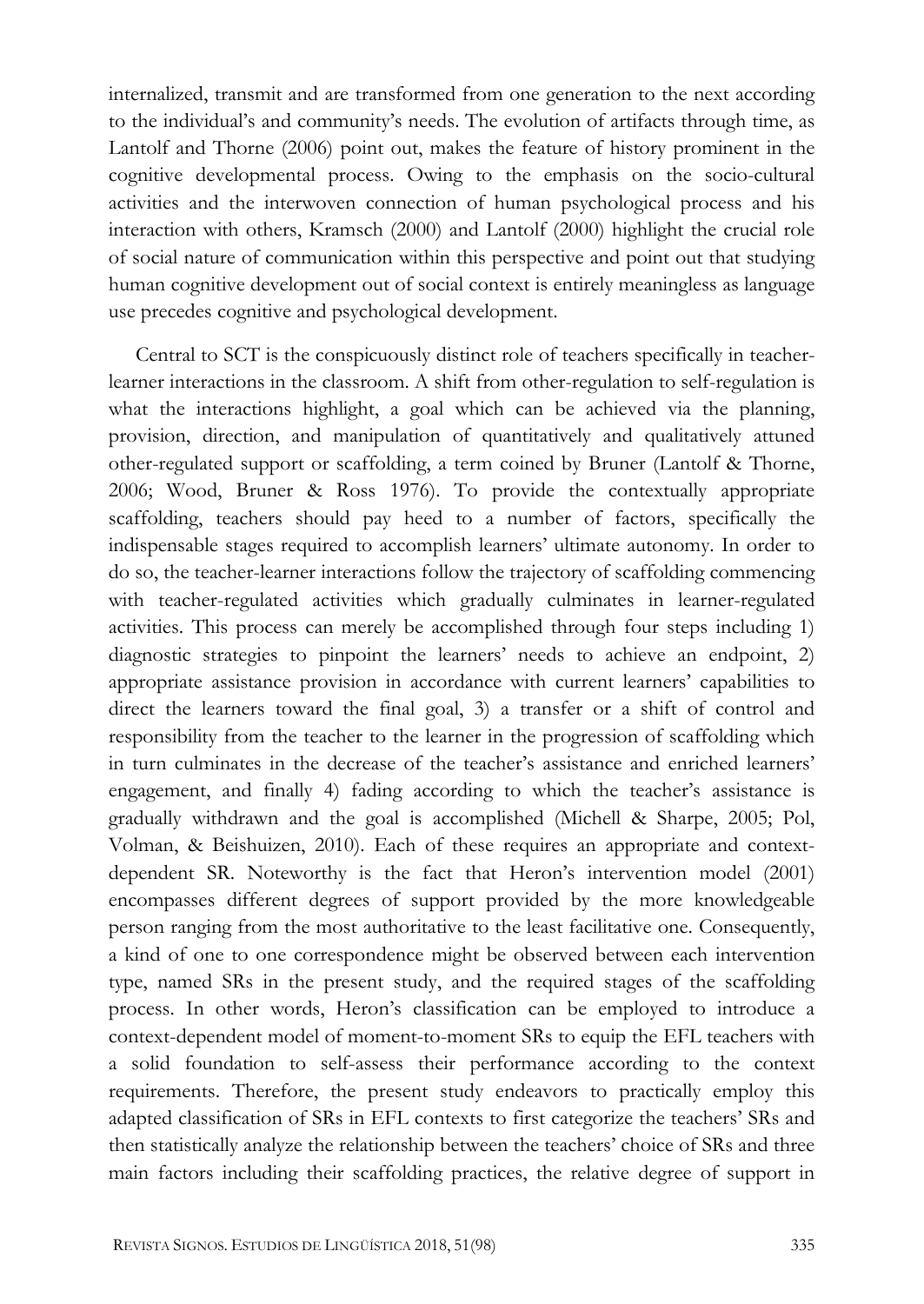SFCs, and their qualification. If the proposed SRs are in harmony with the required stages of scaffolding practices, specifically the assistance provision and fading, the practicality of the model can be supported.

Within the SLA contexts, this model has been adapted by a few studies (e.g. Hamid & Azman, 1992; Lemus, White & Fonseca, 2007; Yurekli, 2013) the majority of which highlights its practical application in the interpersonal interventions between the observer and the teachers in post-observation sessions. Consequently, the ultimate aim was to analyze the linguistic and functional suitability and adequacy of such intervention types. Despite the previous studies conducted on Heron's classification, this study considers the notion of support, and its presence in all SRs including prescriptive one. As Heron (2001: 154) highlights, "being supportive is a broader concept/attitude of mind which encompasses all types of interventions". Such a perspective paves the way for the application of this model to the arena of scaffolding.

# **1. Theoretical framework**

### *1.1. Socio-Cultural Theory*

The ubiquitous employment of SCT in the field of education illustrates its efficacy and suitability for the scrutiny of classroom interactions. According to Donato (2000), SCT defines learning in an entirely revolutionary way according to which the dualism between body and mind, cognition and affect, and verbal and nonverbal are overcome via the inclusion of social factors. In SCT, 'agency matters' (Donato, 2000), as each learner acts as an individual with his or her own unique history, belief, assumption, rights and values. Furthermore, it highlights the situated learning (Lave, 1991: 80) according to which the manner that learning unfolds varies with regard to social contexts and "person's acting, setting, situation, systems of activity, and institutions" which culminate in the transformation of culturally- and historically-specific articulation.

With the application of SCT constructs, a theory of scaffolding can be proposed. Scaffolding as a form of other-regulation refers to different types of support learners receive through interaction with their teachers and peers in the process of learning. For learning to be most effective, this support should be in accordance with the learners' Zone of Proximal Development (ZPD), a term coined by Vygotsky (1987: 86) as:

> "The distance between the actual developmental level as determined by independent problem solving and the level of potential development as determined through problem solving under adult guidance or in collaboration with more capable peers."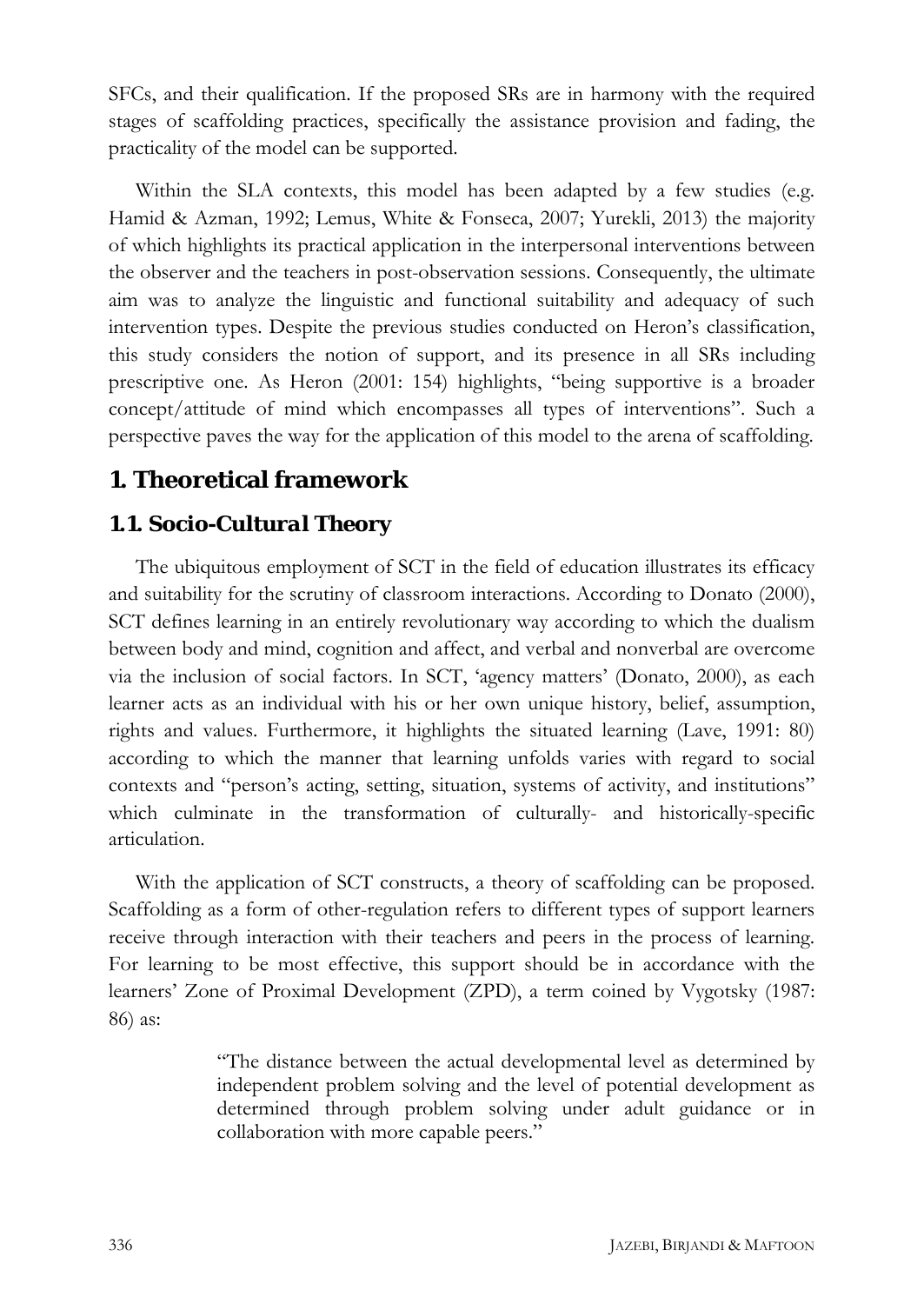In other words, the assisted intervention should be attuned to the learners' current and potential developmental level. Through a careful scrutiny of the required interaction within learners' ZPD, Bruner proposed the term scaffolding (Lantolf & Thorne, 2006) which is defined as "a process that enables a child or novice to solve a problem, carry out a task or achieve a goal which would be beyond his unassisted efforts" (Wood et al., 1976: 90). Thus, the underlying idea of scaffolding refers to the calibrated assistance required within the stage of other-regulation to direct the learner toward self-regulation.

Pea (2004) states that a theory of scaffolding should pay heed to 1) the prediction of the required and sufficient assistance to an individual without which the performance on the task fails, 2) individual's differentiation according to their developmental level, 3) the process of making decisions about the qualitatively and quantitatively appropriate scaffolding strategies, and 4) the dominance of face to face scaffolding over software scaffolding artifacts.

Germane to the appropriate choice of scaffolding strategies, is the right degree or quantity of strategy provision. Ohta (2000) pinpoints the underlying causes of development hindrance in instructional settings and ascribes it to too easy tasks or too much assistance. Similarly, Johnson (2003) and Gredler (2009) assert that too much accommodation can hinder the learner's progression from other-regulation/intermental processes to self-regulation/intra-mental processes, the result of which is fossilization. Hence, interactional cues are of great significance in the appreciation of learners' actual and potential level, and consequently, in the appropriate degree of scaffolding provision. Teachers' expertise, the nature of the task, the goal and the developmental level or ZPD of the individuals can be named as determining factors (Ohta, 2000). Consequently, SCT has greatly contributed to the field of teacher education. In this regard, Johnson (2009) states that SCT is a 'theoretical lens' through which teachers' reconstruction of their teaching practice occurs in an attempt to be responsive to individual and local needs. In the present study, Heron's model has been employed to scrutinize EFL teachers' SRs. A detailed description and the follow-up modification of the model are presented in what follows.

#### *1.2. Heron's model*

In an attempt to classify the intervention types between a practitioner and a client in counseling sessions, Heron (2001) puts forward a classification that is applicable to various social and occupational contexts involving interventions between a person who provides a professional service such as a psychologist, a bank manager, or a teacher and the one who is involved and benefits from the service, namely the client. The intervention provided is defined as "any identifiable piece of a verbal and/or nonverbal behavior that is a part of the supervisor's interaction with the trainee in an enabling situation" (Hamid & Azman, 1992: 90).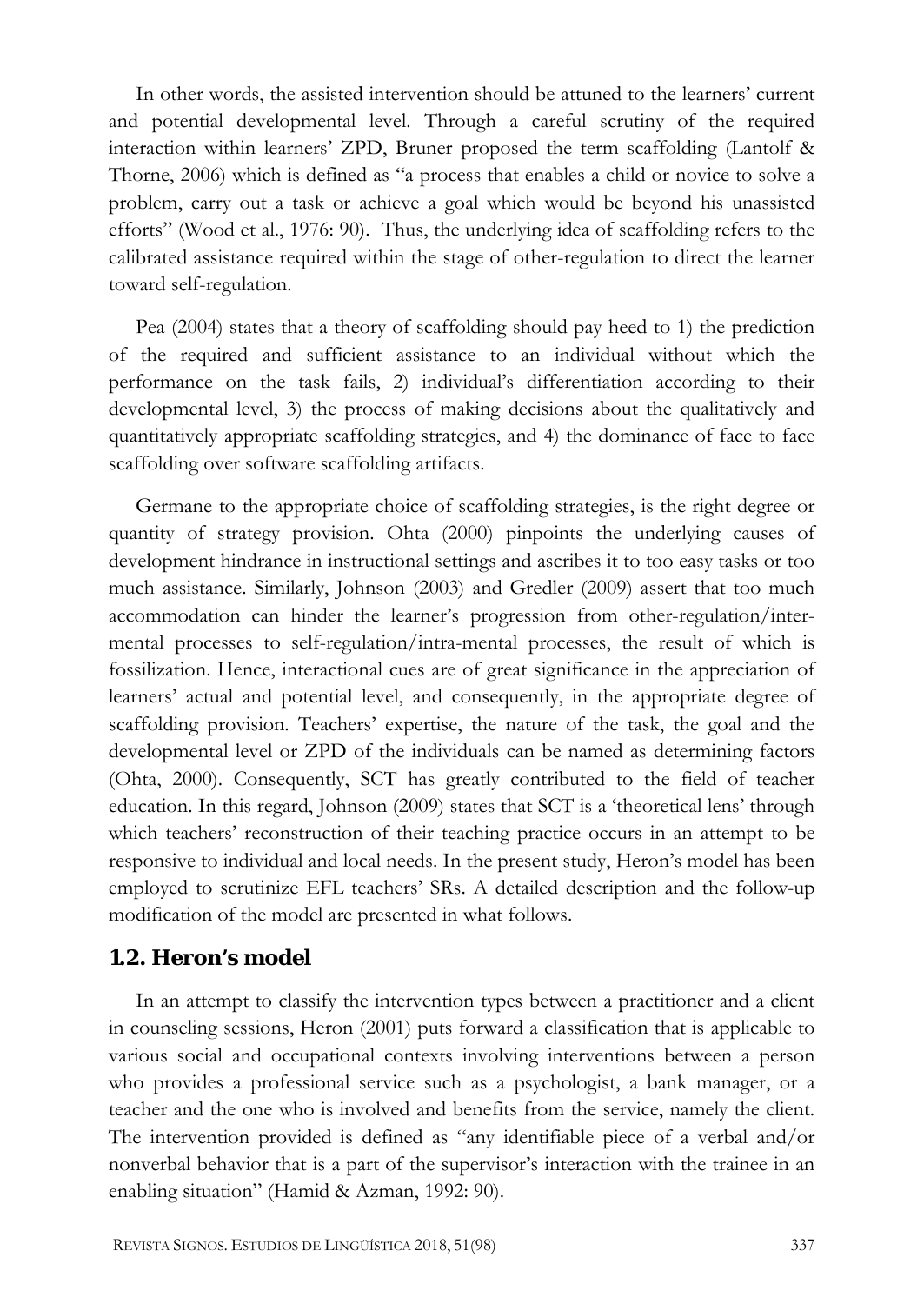It should be noted that the isolation of this model from any schools of psychology or psychotherapy and the examined validity of the underlying construct in various studies (e.g., Heron, 1996) enhance its wide-ranging application as a basis for comparison. The prevalent nature of support in the entire categorization of Heron's interventions makes them ideally suited to the SRs teachers may presume in the process of assistance provision. In this study, SR refers to the teacher's supportive role the choice of which depends on the dominant use of a specific Scaffolding Strategy/SS (see instruments section). A brief introduction to the SRs modified definitions is presented in what follows.

- a) Authoritative SRs: (More teacher-directed)
- Prescriptive Role: It refers to the teacher's supporting role through the dominant provision of instruction and suggestions to direct learners' behavior within supportive interactions. Due to their imposed dominance, the number of teacher's words exceeds dramatically.
- Informative Role: It refers to the teacher's supporting role through the dominant provision of required information and knowledge to assist learners' comprehension as well as production. Nevertheless, the degree of teacher's dominance diminishes in comparison with the prescriptive role.
- Confronting Role*:* It refers to the teacher's supporting role through the dominant use of Consciousness Raising (CR) about some problematic areas to assist learners in surmounting learning obstacles.
- b) Facilitative SRs: (More learner-directed)
- Cathartic Role: It refers to the teacher's supporting role through the dominant use of emotional attention to overcome learners' painful emotions including fear, anger, and grief. Owing to the few interventions dealing with the aforementioned issues in EFL classes, this type was disregarded in this study.
- Catalytic Role: It refers to the teacher's supporting role through the dominant use of questions to promote learners' self-discovery, self-directed learning, and problem-solving. This type of intervention is an indispensable feature of scaffolding; nevertheless, learners' final success in self-discovery is the conclusive evidence for designating catalytic roles to the teachers.
- Supportive Role: It refers to the teacher's supporting role through the dominant payment of high regard for individual learners' viewpoints, attitudes, personalities, and qualities. This unquestionable role of teachers is apparently implied and not verbalized in instructional interventions; thus, this role was also ignored in the present study.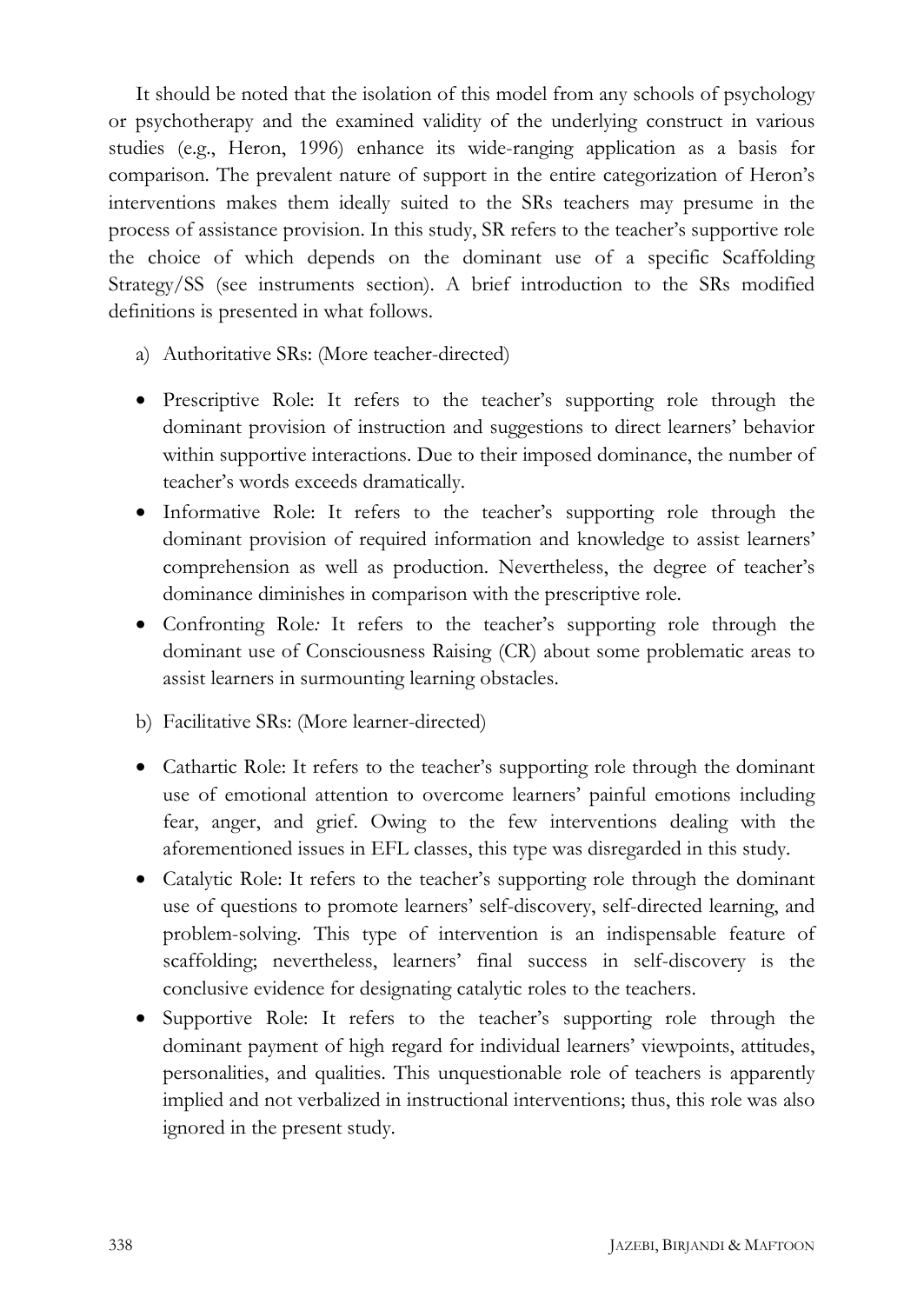Form a general viewpoint, teachers' choice of these SRs, their value and appropriateness depend largely on the contextual needs and the intervention function. To corroborate the application of this model as an instrument for the scrutiny of teachers' SRs, the following intimate links are put forward.

### *1.3. Intimate links between Heron's perspective and effective scaffolding*

#### *1.3.1. Scaffolding features and conditions*

The commonalities between Heron's intervention types and effective scaffolding features and functions can be summarized as reciprocal individual commitment to the process of intervention; one-to-one and face-to-face collaborations, accompanied by ongoing support appearing in such different forms as guiding, questioning, suggesting, and encouraging; the provision of adjusted and contingent assistance by a more capable individual; fading as an indispensable element of such interventions; presumption of various identity forms by the practitioner and the client according to participation patterns; context-bound choice of efficient intervention; intersubjectivity (i.e., the mutual engagement through shared attention and understanding accompanied by encouragement and shared rapport); intentionality; and transcendence.

#### *1.3.2. Scaffolding course: A shift from other-regulation to self-regulation*

Self-directedness and autonomy, an ultimate goal accentuated by Heron (2001), can be achieved merely through the shift from practitioner-directed toward clientdirected interventions. In his words:

> "The movement forward is towards a degree of professionalization. (...) A shift from telling the client what to do in the light of the professional's expert knowledge to cooperate with the client as a self-determining person" (Heron, 2001: 210).

In this regard, Heron refers to his proposed six categories and asserts that there are three main political values including hierarchy (i.e., practitioner-directed decision making), cooperation (i.e., reciprocal process of decision-making), and autonomy (i.e., client-directed decision-making facilitated by the practitioner). Thus, the difference in the above-mentioned categories lies in the practitioner's degree of authority.

This categorization is in line with Vygotsky's often-quoted shift from other regulation to self-regulation which determines the degree as well as the type of required scaffolding or intervention. According to Heron (2001), a valid intervention belongs to the right category and subcategory, the language form selected is suitable and the timing and the manner of provision are proper, the decision of which is made with regard to the context. This common course is illustrated in the Figures 1 and 2.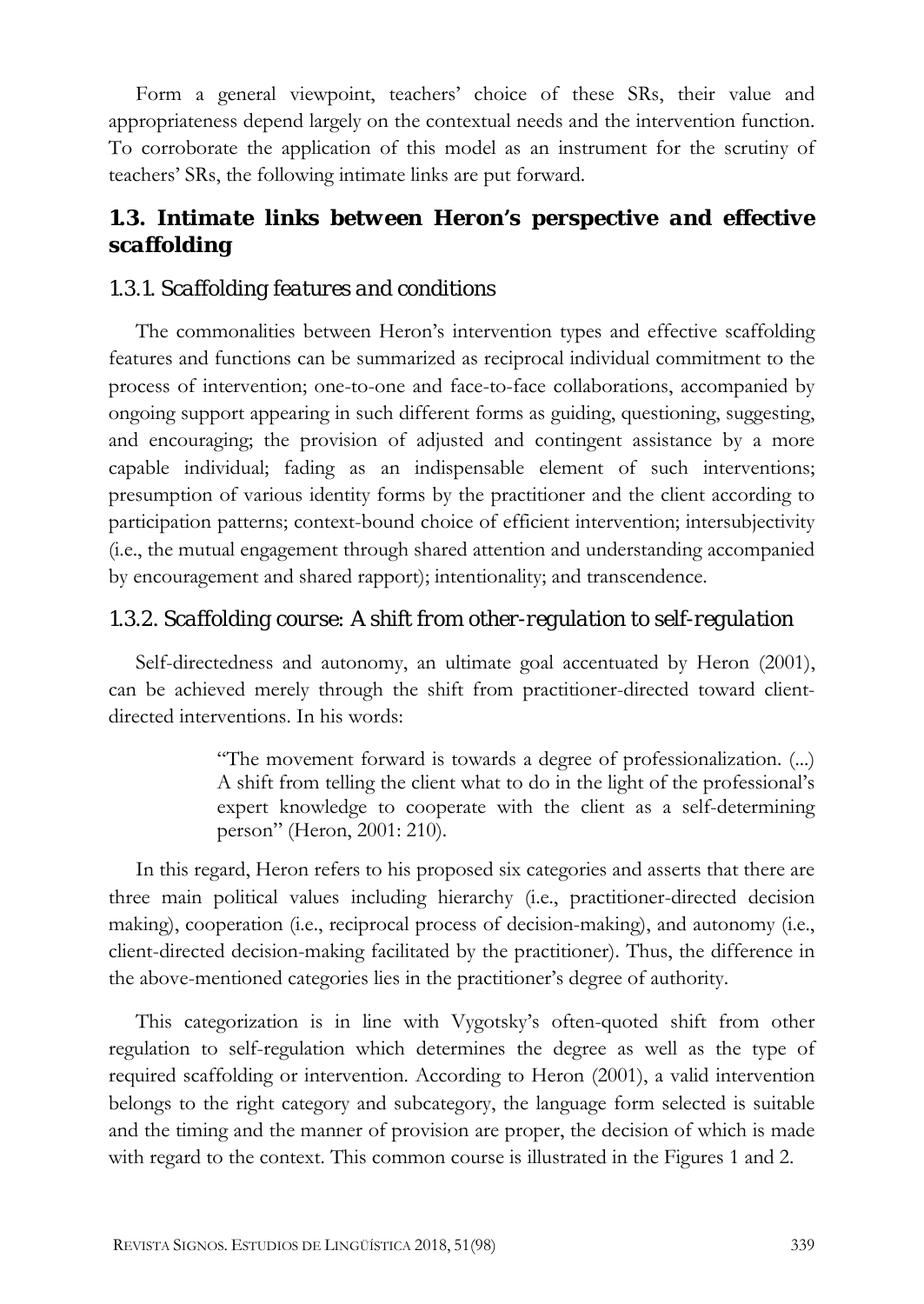

**Figure 1.** The prescriptive-catalytic gradient (Heron, 2001: 46).

As it is apparent, the direction commences from commanding prescription and moves toward client's self-direction. In the first two types of intervention, consultation is not an option in the interaction, and intervention appears in the forms of prescribing, persuading, advising, proposing, and suggesting. From the outset of consultative prescriptions, the client' role becomes more dominant. At final stages, collaboration and negotiation leads the client to autonomy. In other words, the employed intervention types differ according to the stages (see Figure 2).

|                 |            |               |           |             | Practitioner-centered |
|-----------------|------------|---------------|-----------|-------------|-----------------------|
|                 |            |               | Catalytic | Confronting | Prescriptive          |
|                 |            |               | Closed    | Disagree    | Change topic          |
|                 |            |               | question  | Correct     |                       |
|                 |            |               |           | Challenge   | <b>Informative</b>    |
|                 |            |               |           |             | Inform                |
| Supportive      | Catalytic  | Catalytic     |           |             | Interpret             |
| Agree           | Echo       | Open question |           |             | Evaluate              |
| Confirm         | Divine     | Check to      |           |             |                       |
| Praise          | Paraphrase | Understand    |           |             |                       |
|                 | Marshal    |               |           |             |                       |
| Client-centered |            |               |           |             |                       |



#### *1.3.3. The interrelation between individuals and society*

To raise consciousness and challenge client's beliefs and actions restrictions in the process of elaborating confronting interventions, Heron refers to the overlapping agendas ranging from intrapersonal to global ones (Figure 3), a Socio-Cultural comparable depiction of inter-relation and inseparability between the individuals and the society.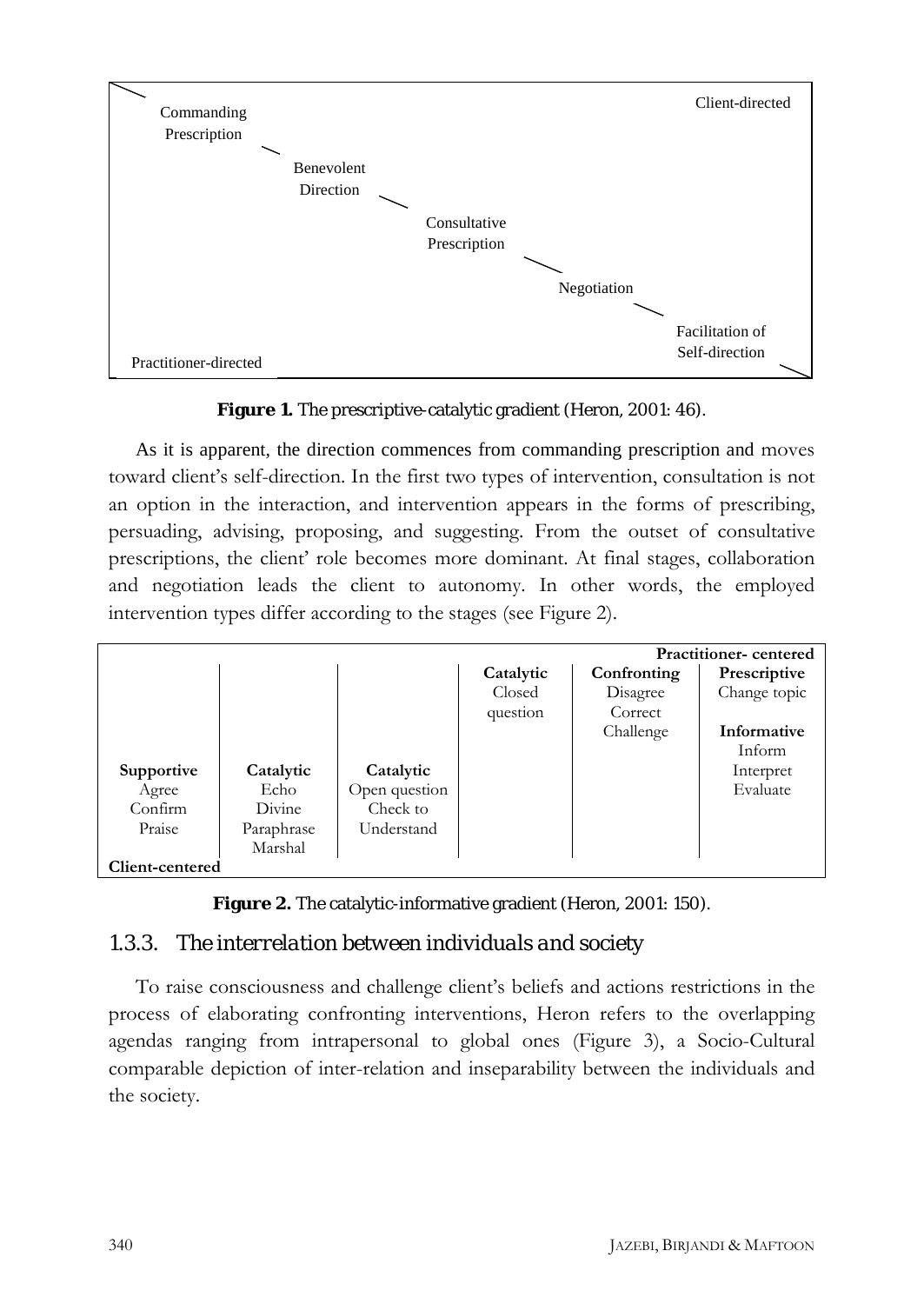

**Figure 3.** Inter-relation between intrapersonal to interpersonal levels of interaction (Heron, 2001: 65).

In the realm of SLA, this framework has been utilized by a few studies the majority of which analyze these interpersonal interventions in teachers' post observation sessions. By means of linguistic and functional analysis of the interventions, Hamid and Azman (1992) conclude that a balance should be retained between authoritative and facilitative functions neither of which is a superior. Similarly, through the investigation of the feedback sessions of learner teachers with their tutor, Lemus et al. (2007) highlight the significant impact of catalytic as well as confronting role in the tutees' progress; thus, assigning identical weight to both roles. More recently, Yurekli (2013) scrutinizes observers' actual practice and teachers' preferences in post observation sessions and points out that whereas facilitative interactions were prevalent, some teachers illustrated a marked tendency toward authoritative interventions. Despite the above-mentioned studies conducted on Heron's classification, the present study takes an entirely distinct perspective and considers the notion of support, and its presence in all SRs including prescriptive one. From this standpoint, the model is ideally suited to meet the requirements of scaffolding practices.

#### **2. Methodology**

The theoretical compatibility of Heron's model with the concept of moment-tomoment scaffolding was barely adequate to justify the application of the model in EFL contexts. To further scrutinize its practicality, the following research questions were proposed.

- 1) Is there any statistically significant difference in the EFL teachers' scaffolding practices among different SRs?
- 2) Is there any statistically significant relationship between the teachers' SRs and their degree of support within SFCs?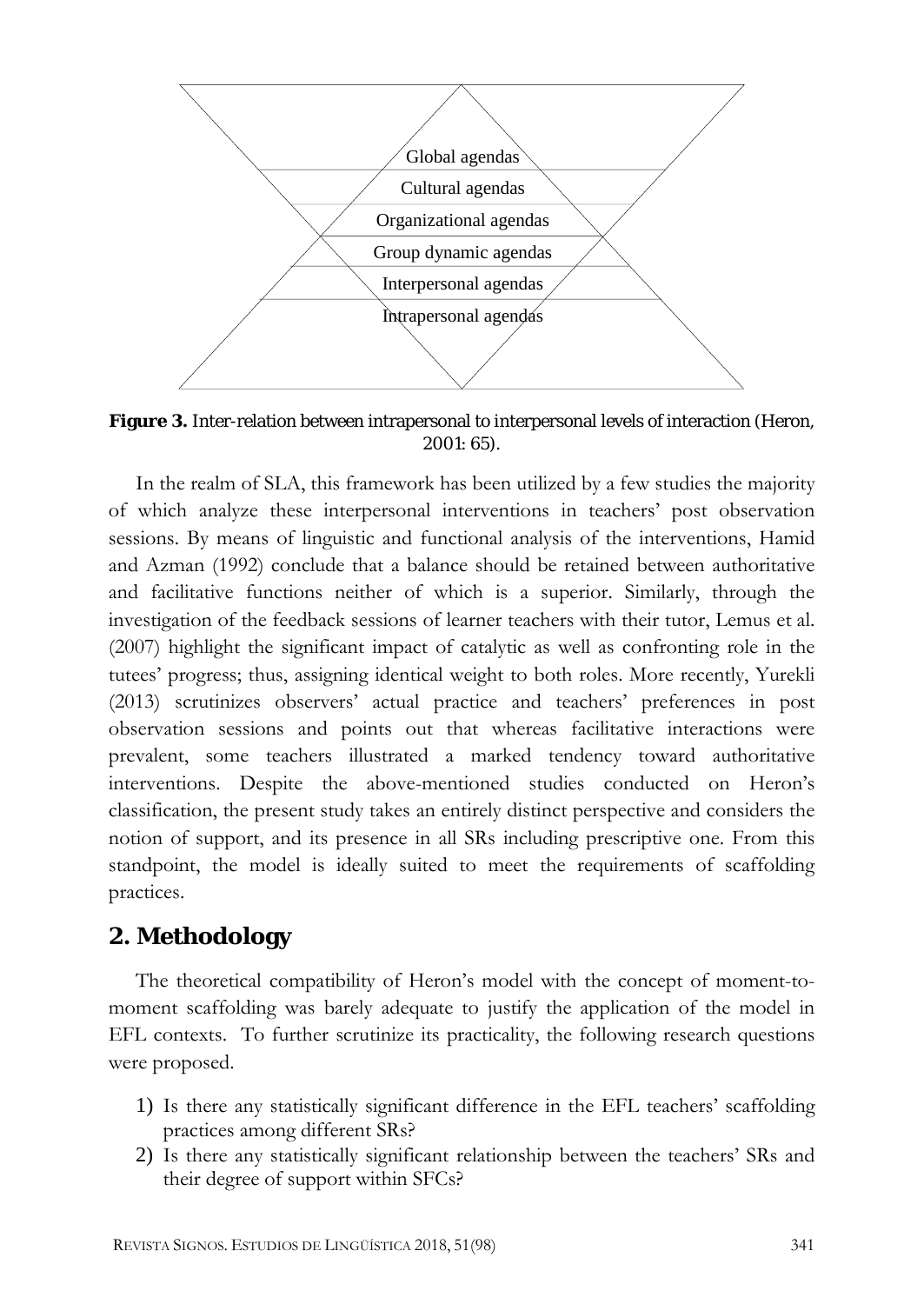3) Is there any statistically significant relationship between the teachers' SRs and their qualification?

If the above-mentioned questions prove to be significant, the adapted model of SRs illustrates some degrees of compatibility with the concept of scaffolding in EFL contexts. In other words, the statistical results can somehow support the practicality of proposed model. To obtain the results, the model was put into practice the details of which are presented in what follows.

### *2.1. Participants*

For the scrutiny of teachers' SRs, the recording and the close examination of the teachers' naturally occurring scaffolding practices were required. To prioritize the sample's homogeneity and thus the reliability of the study, 30 volunteer in-service Iranian EFL teachers from two private language schools in Tehran were selected who taught at the elementary and intermediate levels. The commonalities between the schools can be summarized as similar instructional materials and syllabus, teaching English to adults and the identical mother tongue (i.e., Persian) of the teachers. It is worth noting that a non-probability sampling was employed as they were unexceptionally volunteers. The demographic information of the participants is depicted in Table 1.

In order to delve into the relationship between teachers' qualification and their employed SRs, a distinction was made between more-qualified and less-qualified teachers according to three major criteria, including the teachers' teaching level, teaching experience, and educational fields of study. Subsequently, those with relevant teaching field of study (i.e., TEFL, English literature, English translation, and linguistics), intermediate classes, and seven years of teaching experience or more were classified as more-qualified teachers. In case of contradictory results, the teachers who met two of the above-mentioned requirements were also classified as more-qualified. As it is apparent, the rest formed the less-qualified ones.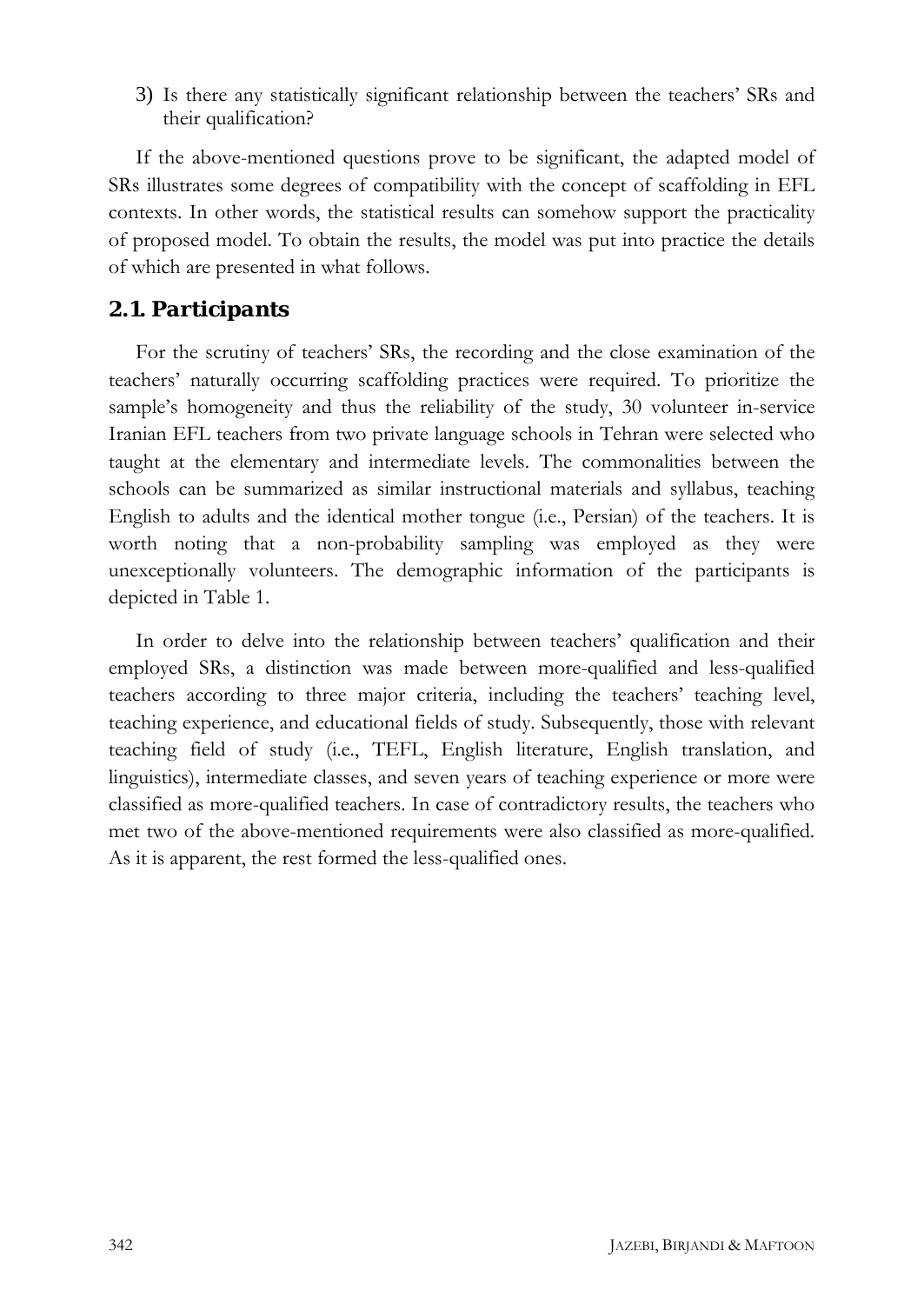| Teachers' Demographic Information | Classification | No. |
|-----------------------------------|----------------|-----|
|                                   | $20 - 29$      |     |
| Age                               | $30 - 39$      | 20  |
|                                   | Over 40        | 3   |
| Gender                            | Female         | 24  |
|                                   | Male           | 6   |
|                                   | BA/BA          | 12  |
| Degree                            | MA/Ms          | 18  |
|                                   | Relevant       | 20  |
| Major                             | Irrelevant     | 10  |
|                                   | $1-3$ year     | 6   |
|                                   | 4-6 years      | 12  |
| Teaching experience               | 7-10 years     |     |
|                                   | $> 10$ years   | 5   |
| Teaching level                    | Elementary     | 14  |
|                                   | Intermediate   | 16  |
| Qualification                     | More-qualified | 15  |
|                                   | Less-qualified | 15  |

**Table 1.** The participants' demographic information.

# *2.2. Instruments*

### *2.2.1. A conceptual model of scaffolding*

In order to scrutinize the teachers' scaffolding practices, Birjandi and Jazebi (2014) have proposed a checklist which encompasses 55 Scaffolding Strategies/SSs (i.e., the tools or the how of scaffolding) classified into six Scaffolding Functions/SFs (i.e., the intentions or the what of scaffolding). The scaffolding functions are:

- a) Linguistic scaffolding: It refers to the provision of support with the purpose of learners' comprehension and production enhancement through the simplification of instructional language (for example, form-based descriptions, and CR).
- b) Cognitive scaffolding: It refers to the provision of support with the purpose of learners' comprehension enhancement which occurs via conceptual scaffolding (i.e., supportive frameworks for meaning, such as charts), and procedural scaffolding (i.e., supportive framework for learning procedures)
- c) Cultural scaffolding: It refers to the provision of support with the purpose of learners' comprehension and production enhancement through the employment of culturally and historically familiar artifacts, tools, and informational sources.
- d) Meta-cognitive scaffolding: It refers to the provision of support with the purpose of enhancing learners' structure and regulation of cognitive processes, co-construction of knowledge, and monitoring and control of learning processes.
- e) Social scaffolding: It refers to the provision of support through the employment of social interaction, such as group work.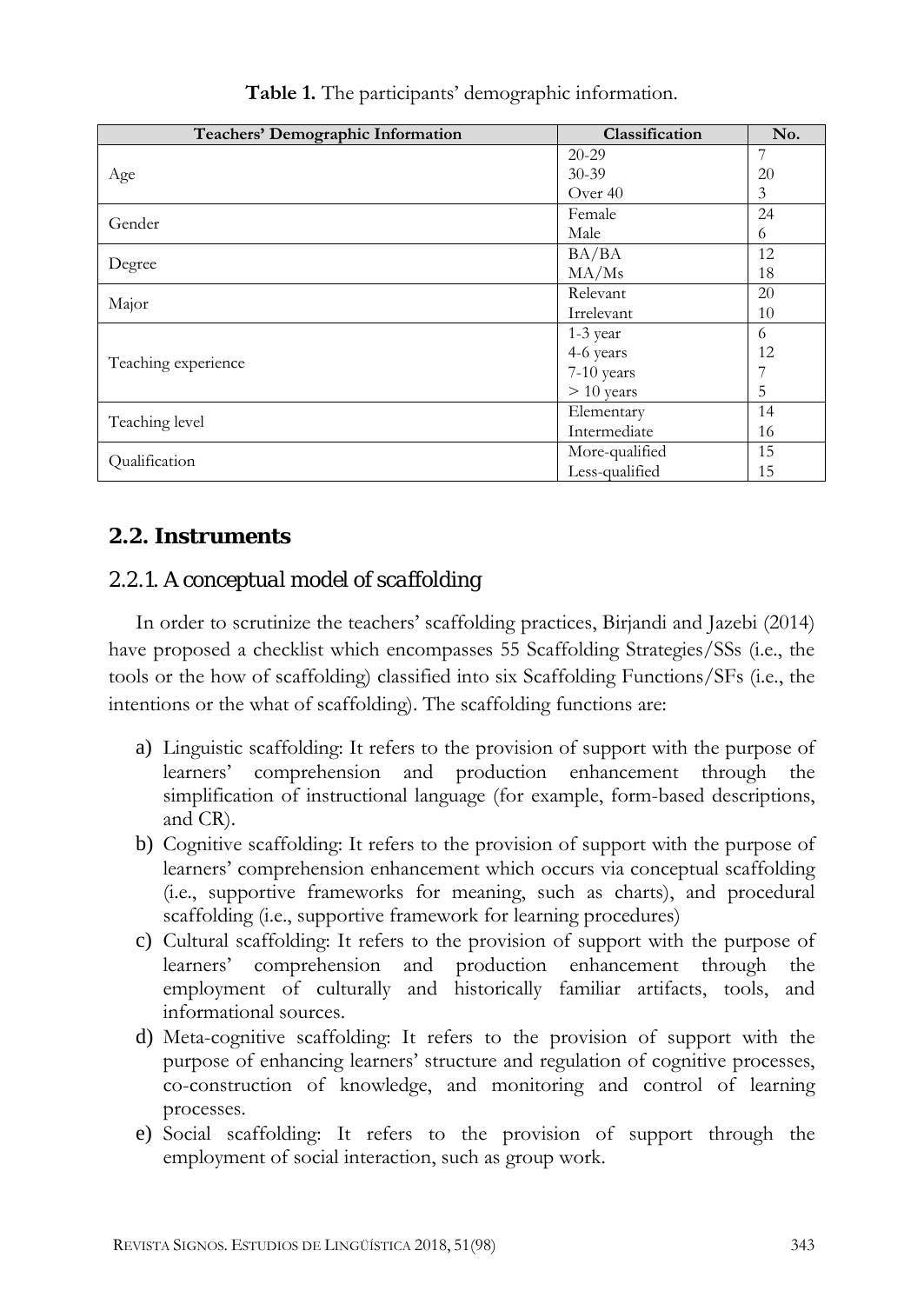f) Affective/Emotive scaffolding: It refers to the provision of support with the purpose of learners' positive emotion and attitude enhancement through encouragement and approval.

#### *2.2.2. SFC as the unit of analysis*

In order to investigate the SCT constructs in relation with assistance and internalization, various units of analysis ranging from a word to mediated actions have been proposed. In the present study, Short-Focused Conversations (SFCs) were employed which refer to a type of instructional conversation between the teacher and the learner(s) that focuses on the pursuit of a certain learning goal through negotiation for meaning and co-construction of knowledge (Panselinas & Komis 2009). With the employment of various strategies such as cues, questions, elaborations, and modeling, the teacher taps into learners' initiation and preserves continuity of interaction, attention maintenance, and co-construction of meaning until the problem is solved.

Furthermore, some further empirical features of SFCs have been proposed by Birjandi and Jazebi (2014) to provide a solid and reliable foundation for the SFCs selection in the study. They encompass: a) spiral/distributed turn taking, b) a goaldirected conversation in which the goal is accomplished, c) unpredictable utterances of either the teacher or the learner, d) teacher-fronted conversation, and e) the inclusion of main stages of scaffolding.

A distinction was made between high-support and low-support SFCs on the basis of the teachers' degree of support and dominance. As the scaffolding process moves toward the fading stage, teachers' dominance wanes. The realization of dominance can be studied via the number of words spoken by each speaker, the initiator, and the number of turns per unit (Kostouli, 2005; Pentimonti & Justice, 2010).

To provide a reliable basis for the classification, the data were compared and contrasted based on which three criteria (70 for the number of teacher's words, 30 for the number of learners' words, and 14 for the number of turns) were presented. Subsequently, the SFC was classified as high-support if the conversation met the afore-mentioned conditions (i.e., the total exceeded the aforementioned criteria and it was teacher-initiated) and low-support in case of failing to achieve them.

#### *2.2.3. Heron's model*

The SFCs were categorized according to the four SRs (i.e., prescriptive, informative, confronting, and catalytic) adapted from Heron's model (See the Review of Literature for detailed description). He stresses that there is no clear-cut distinction among the categories; therefore, in case they overlap, the dominant one was taken into account. To provide a clear depiction of the four-category SRs in SFCs, the following samples are presented which start with a guideline to the abbreviations employed.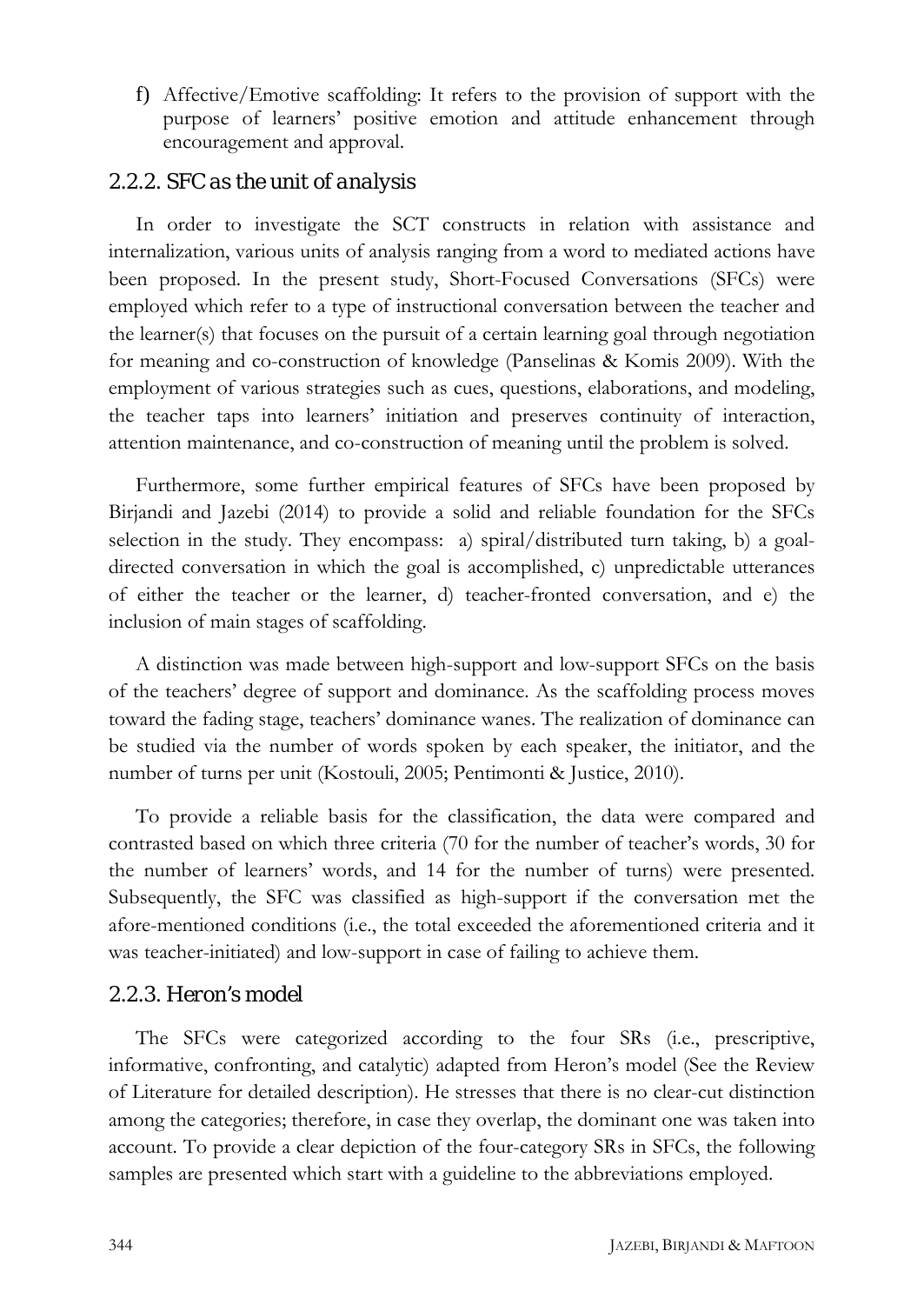T.: Teacher S.: Any individual student

Ss.: Some or all the students together

/: Pause in discourse less than 2 seconds

//: Pause in discourse more than 2 seconds

UI: Unintelligible speech

Underlined word: Emphasized word by the teacher

*Sample 1: Prescriptive SR* 

T. We have skating and we have in line skating. We have skating and / in / line / skating.

S. skating

T. Skating // and in line skating. What's the difference between them? What is in line skating?

S. For example / in Skemskak Dizin // skating and in line skating?

T. You asked me a question / I asked you. // What's the difference between skating / in line skating?

S. UI / outdoor.

- T. Outdoor. No / no.
- S. Board skating.
- T. No. that's another thing.
- S. UI snowboard / snowboard

T. No / no / no. what is it? The difference is / between the shoes. In line skating / it has just in a line / it has four wheels. in a line four wheels. Like this. Okay? For example / this is a shoe. It has wheels / just in one line. But skating? It has four wheels. One here / one here / here and here. // Got it?

Ss. Yes.

*Sample 2: Informative SR*

- S. Although the traffic was heavy I eh / re / eh / arrived to class eh / soon.
- T. Very good. Just the problem with arrive.
- S. uh huh.
- T. Arrive
- S. to class? // at time.
- T. at
- S. at
- T. at / yeah. Arrive at the class. Arrive in the city. Yeah? Arrive in or arrive at. Yeah?

*Sample 3: Confronting SR*

T. Okay. Jenny wants to call her own answering machine. So / why then?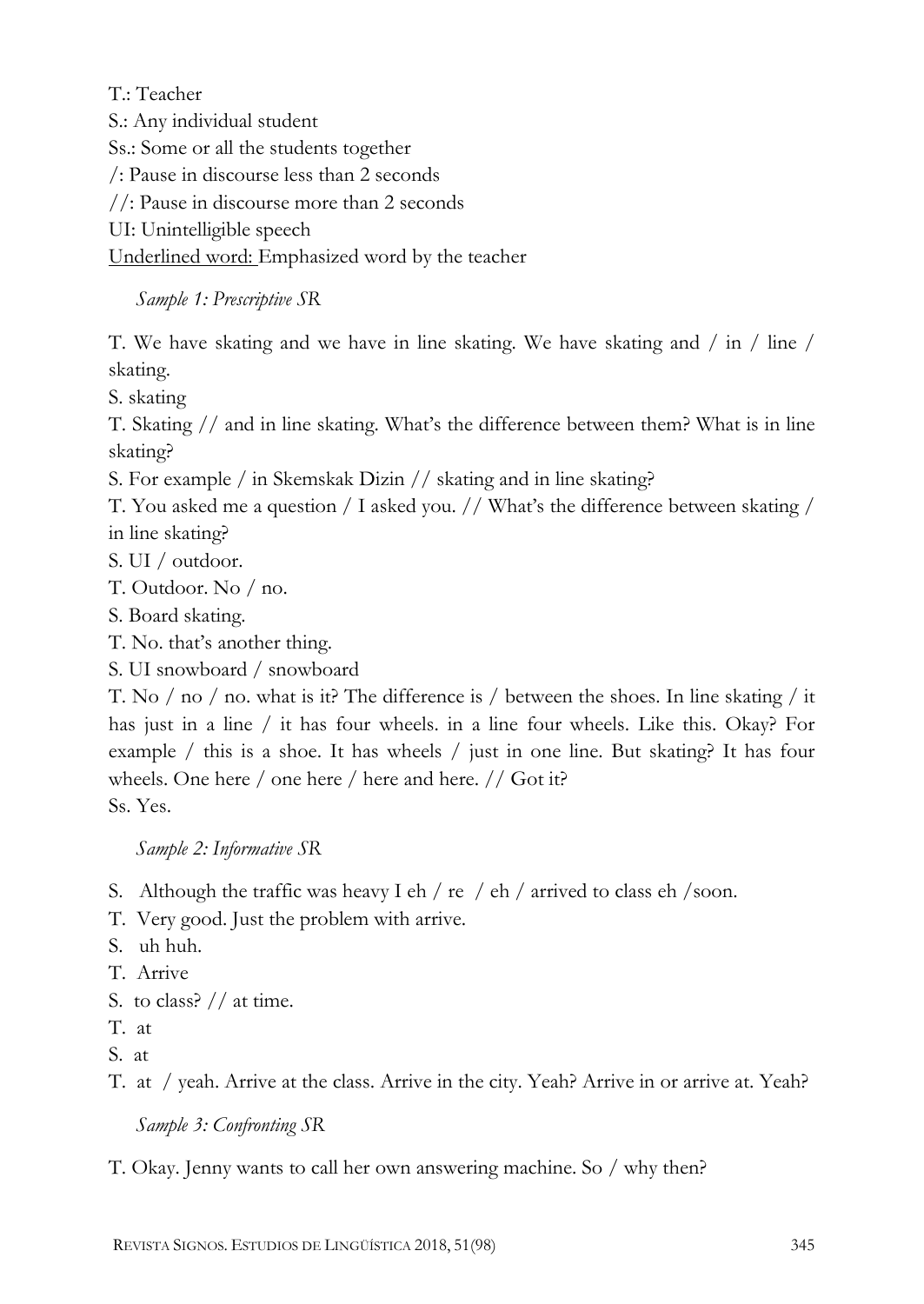- S. Because she thinks it's phone
- T. To phone?
- S. Yes.
- T. No.
- S. Because she wants to ..
- S. Because she enjoys
- S. How
- T. How what?
- S. How
- T. Because she wants to know how many?
- S. Aha messages
- T. Messages?
- S. In answering

T. / she has / answering machine. Okay? So she wants to know how many messages she has on the answering machine.

*Sample 4: Catalytic SR*

T. Amir Reza can you / can you ask a question from Shayan / with how often?

S. How often / emm

- Ss. Laughing
- T. How often
- S. Teacher / How often studying your English book? I think Study / Study / Study /
- S. I study /
- S. how often do you?

T. Aha. How often plus? How often plus? / How often is a wh question. What / where / when

S. main verb

T. Ha?

- S. main verb? Plus main verb?
- T. no after them / we have?
- S. infinitive
- S. Yeah. Do

T. Do or does. Both of them. What do you do? What do you do? How often do / after that

- S. Subject
- T. Subject / after that?
- S. verb
- T. Main verb. How often / main verb.
- S. Teacher
- T. How often do you?
- S. go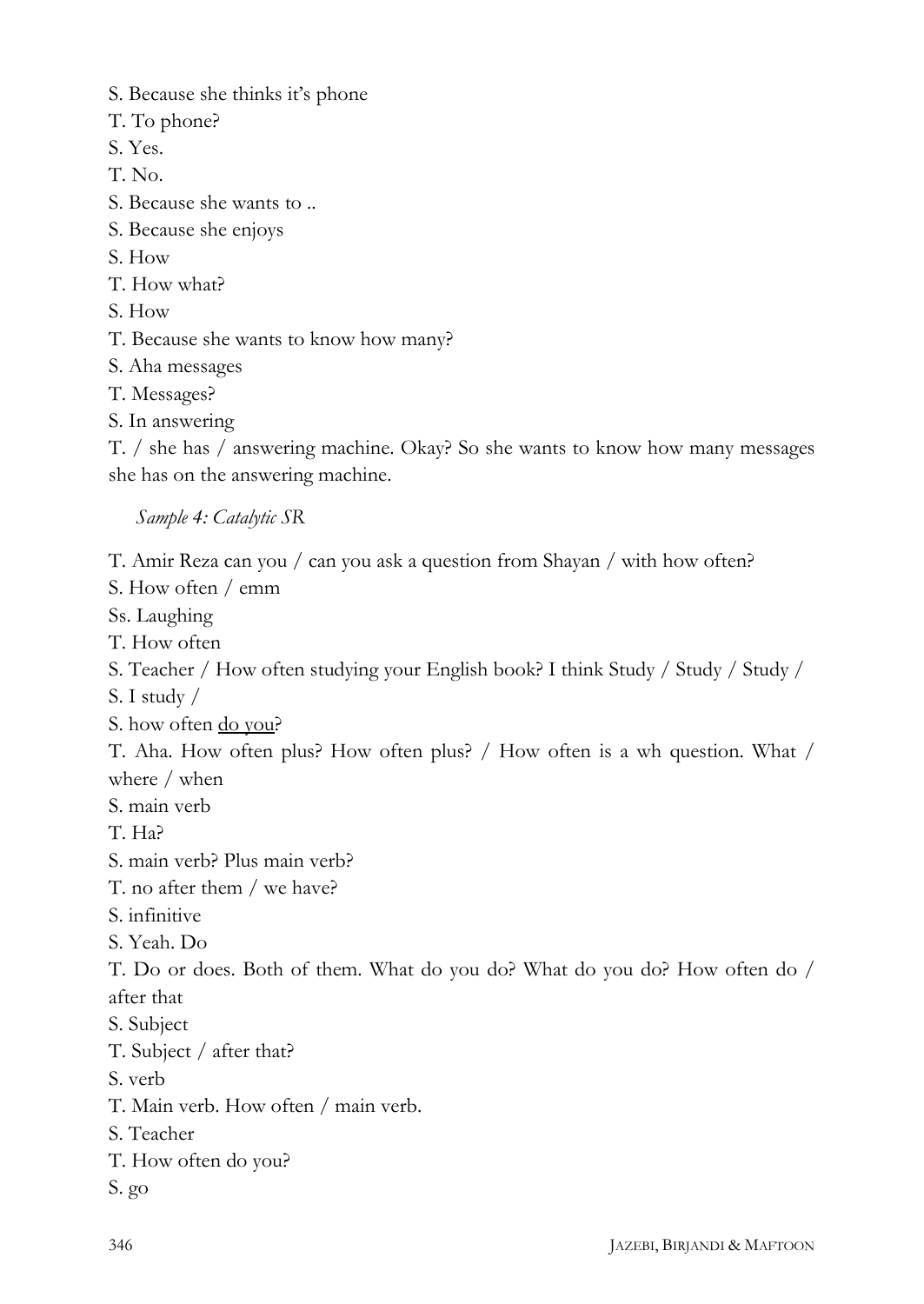S. go T. Do you S. How often do you study T. do you study English? How often do you study English?

# **3. Data collection**

Thirty volunteer teachers' classes (15 from each institute) were audio-recorded, each for three sessions. As every session was 60 minutes, 90 instructional hours were scrutinized to select the SFCs. The criteria mentioned in the instruments section were employed to select the SFCs from other instructional conversations in these classes. The result was 500 SFCs, the duration of which ranged from 15 seconds to 3 minutes and 45 seconds, with total number of 76544words, selected for meticulous transcriptions and further examination. All the SFCs were transcribed. Afterwards, a coding scheme, developed on the basis of the scaffolding model (Birjandi & Jazebi, 2014), was employed to record the type and frequency of the employed SFs and SSs in each sentence within one SFC. Furthermore, the number of turns, teacher's words, learner's words, teacher's or learner's initiation in each SFC were documented as well. Afterwards, the SFCs were classified into various types on the basis of the SRs (i.e., Heron's model). In other words, the unit of analysis for categorizing different scaffolding practices into specific SSs and the subsequent SFs was single sentences. However, one complete SFC including the interactions between the teacher and the learner(s) formed the basis for the allocation of one SR as well as the distinction made between low-support and high-support SFCs. What follows is a sample of a lowsupport SFC which illustrates the application of the coding scheme.

*Sample 5*

S. But eh/ normally eh/ I sleep eh/ eleven years old PM/ and

T. Eleven / years / old / PM? (SS: Repeating a previously spoken utterance, SF: Social scaffolding)

S. Eleven or

T. Just try to listen to my answer. (SS: Giving directives, SF: Social scaffolding)

S. Ah

T. Eleven years old PM? (SS: Form-based CR, SF: Linguistic scaffolding)

S. Ah/ yes. Laughing

T. Aha. (SS: Encouraging, SF: Affective scaffolding) Ok (SS: Content-free space holders of feedback, SF: Social scaffolding)/ now you try (SS: Prompting active participation, SF: Social scaffolding).

S. O'clock/ eh/ PM.

T. Eleven? (SS: Negotiating the form/output prompting, SF: Linguistic scaffolding) S. O'clock.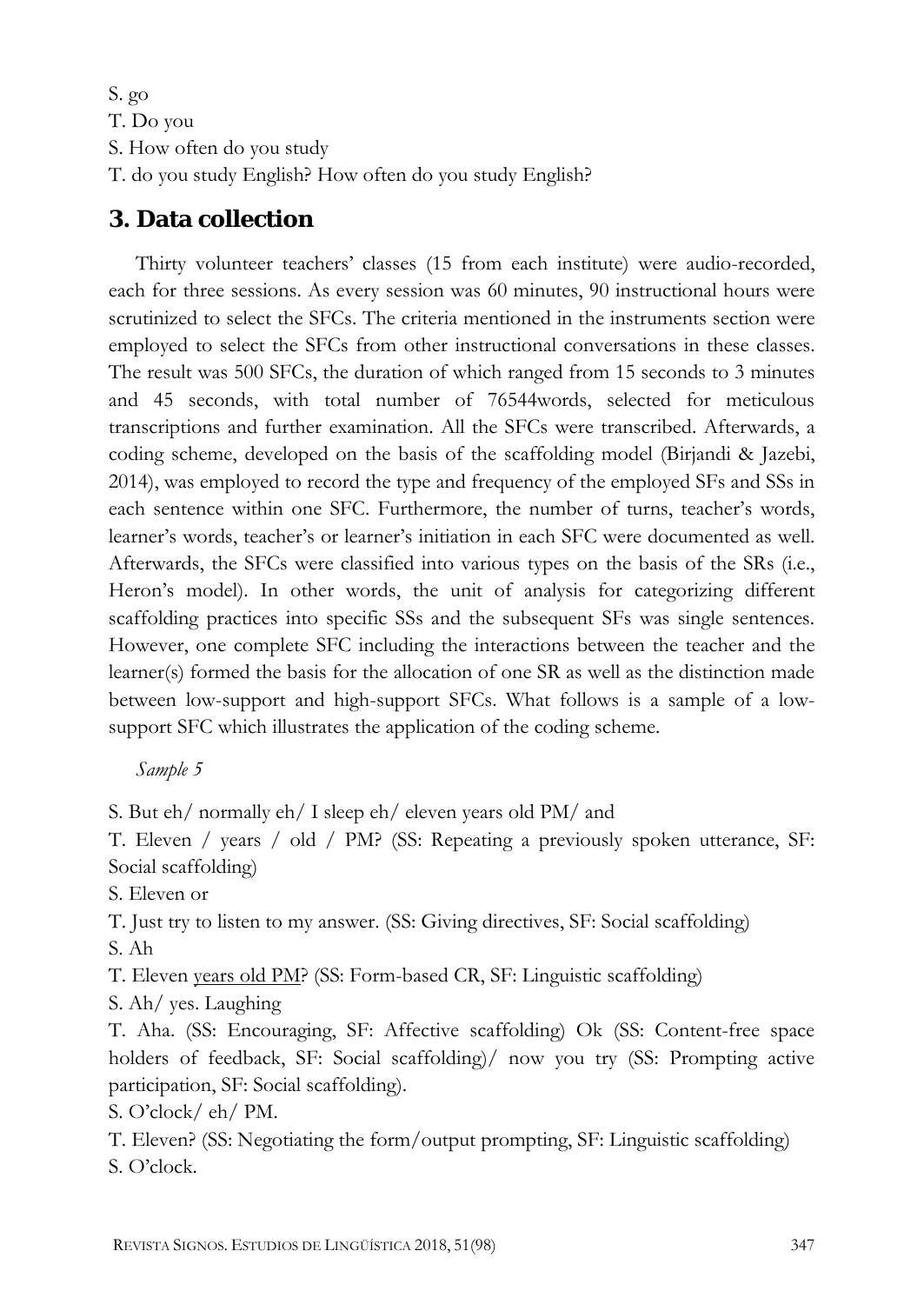T. Aha. (SS: Making evaluative comments, SF: Affective scaffolding)

After the coding phase, the data were entered into SPSS for further analysis. To enhance the coding scheme reliability and the clarity of the items, a coder was trained and requested to code 100 SFCs randomly selected and the inter-coder reliability was checked (Cronbach's kappa  $= .8$ ) and proved to be high. Afterwards, the data went through meticulous analysis to come up with the answers to the research questions.

#### **4. Data analyses**

#### *4.1. Teachers' SRs and their scaffolding practices*

Teachers' scaffolding practices were collated in terms of their use of different types of SFs and SSs as well as the quantity with which they were employed. To be more accurate, the collation was conducted at three levels of Scaffolding Total Average Use/STAU (i.e., the average of employed SSs), SFs, and SSs. Owing to the asymmetric distribution and four levels of comparison, Kruskal-Wallis H Test was run to examine the differences with regard to STAU. Teachers' STAU employment differed in the four SRs including prescriptive, informative, confronting, and catalytic.

Statistically speaking, significant difference (H(2) or x  $2(2) = 43.293$ ,  $p = .000$ ) with a mean rank of 266.59 for the prescriptive role, 262.14 for the informative role, 298.80 for the confronting role, and 189.04 for the catalytic role was revealed. The post hoc follow up was employed to determine the dominant role(s) with regard to the degree of scaffolding. The result revealed a significant difference  $(p = .000)$  between the STAUs by the first three roles (i.e. prescriptive/ $M=51.06$ , informative/ $M=53.26$ , and confronting/M=54.16) and catalytic role  $(M=37.93)$ . However, no difference was observed among the first three categories STAUs. In other words, the average of SSs employed in SFCs where teachers had a prominent catalytic role was conspicuously lower than the time the prescriptive, informative, and confronting roles were adopted.

For further scrutiny at the level of SFs, another K-W Test was conducted. The result revealed that except linguistic and cultural functions, significant difference was observed in the rest of SFs (i.e., cognitive, social, affective, and meta-cognitive) in relation with the adopted SRs (See Table 2). To further examine the detailed mean differences within each SF, the post hoc and the pair-wise comparison were also run. Table 3 merely includes the significant differences.

|                        | Linguistic    | Cognitive      | Social         | Cultural      | Affective      | Meta-<br>cognitive |
|------------------------|---------------|----------------|----------------|---------------|----------------|--------------------|
| Chi-<br>Square<br>Sig. | 2.939<br>.401 | 42.265<br>.000 | 25.878<br>.000 | 6.864<br>.076 | 11.676<br>.009 | 15.774<br>.001     |

**Table 2.** Major SFs and teachers' roles.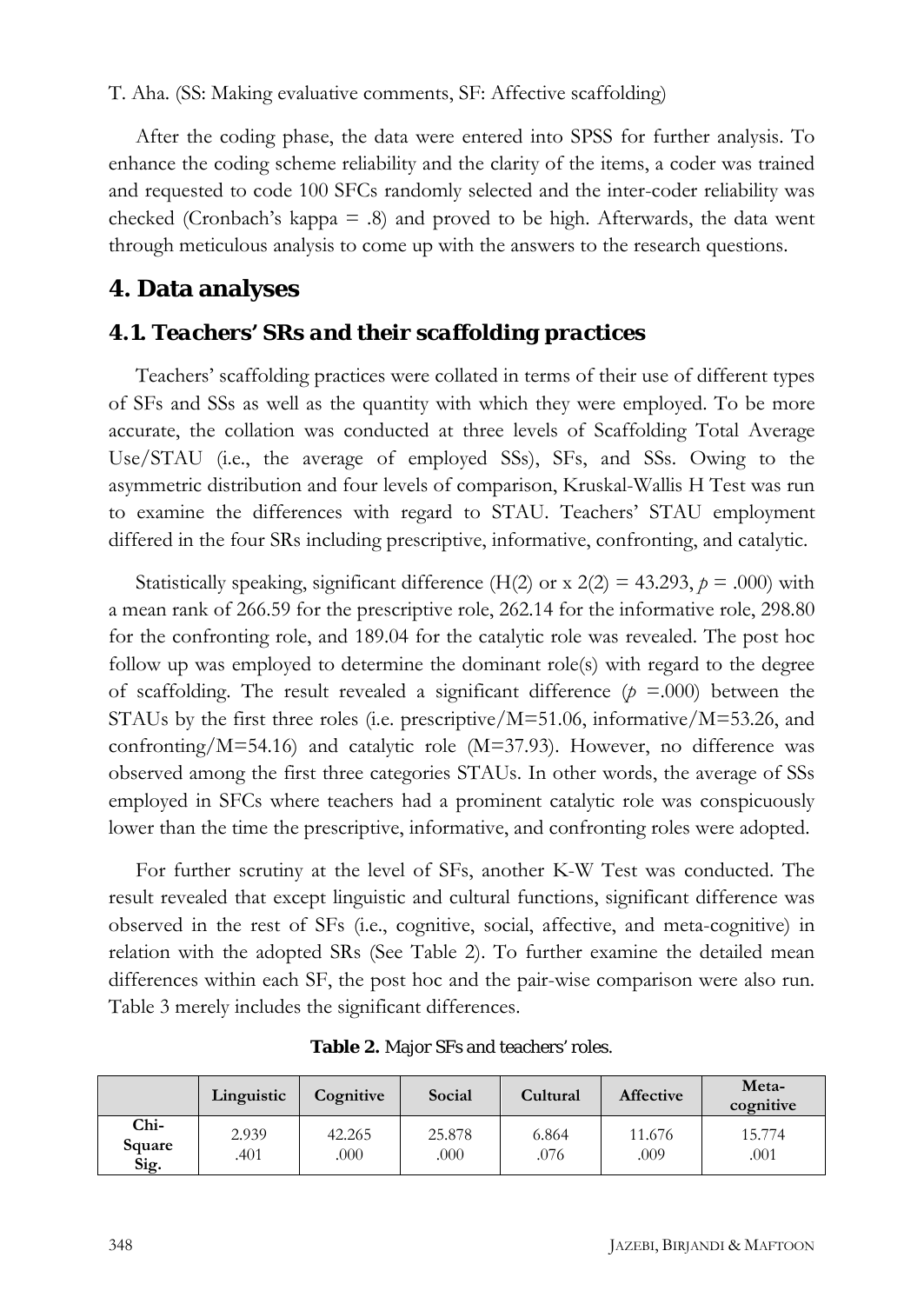The analyzed data illustrated a significant difference for cognitive, social, and metacognitive categories in favor of authoritative roles (i.e., prescriptive, informative, and confronting) at .05 level. Nevertheless, affective strategies were more frequently employed by teachers with a facilitative role (i.e., catalytic). As it is illustrated in Table 3, the prescriptive role (M=15.25), the informative role (M=14.61), and the confronting role (M=13.48) were more frequently employed in comparison with the catalytic role  $(M=7.69)$  when cognitive SF was applied. Similarly, this difference was observed when the Social SF was at play. In other words, the mean of prescriptive role  $(M=19.10)$ , the informative  $(M=22.54)$ , and the confronting role  $(M=23.83)$  exceeded that of the catalytic role (M=16.91). And in the same line, the mean of the prescriptive role ( $M=6.05$ ) and the informative roles ( $M=4.03$ ) outnumbered the catalytic role mean (M=3.29) with regard to the meta-cognitive SF. However, a different result was obtained for the affective SF, as the catalytic role mean  $(M=2.83)$  passed that of the prescriptive role (M=1.91).

| Scaffolding<br>Categories | Heron's model<br>(mean) | Heron's model (mean) | Sig. | Adjusted Sig. |
|---------------------------|-------------------------|----------------------|------|---------------|
| Cognitive                 | Catalytic (7.69)        | Prescriptive (15.25) | .000 | .000          |
|                           |                         | Informative (14.61)  | .000 | .000          |
|                           |                         | Confronting (13.48)  | .000 | .000          |
| Social                    | Catalytic (16.91)       | Confronting (23.83)  | .000 | .000          |
|                           |                         | Informative (22.54)  | .006 | .036          |
|                           |                         | Prescriptive (19.10) | .004 | .022          |
| Affective                 | Prescriptive (1.91)     | Catalytic (2.83)     | .001 | .004          |
| Meta-cognitive            | Catalytic (3.29)        | Prescriptive (6.05)  | .005 | .032          |
|                           |                         | Informative (4.03)   | .000 | .001          |

|  | Table 3. Significant comparisons of SRs with regard to SFs. |  |
|--|-------------------------------------------------------------|--|
|--|-------------------------------------------------------------|--|

With regard to the aforementioned results, it seemed that some specific SSs within each SFs might be at play which in turn resulted in such a difference. Therefore, the key SSs were extracted as well with the employment of the same afore-mentioned statistical procedures (Table 4).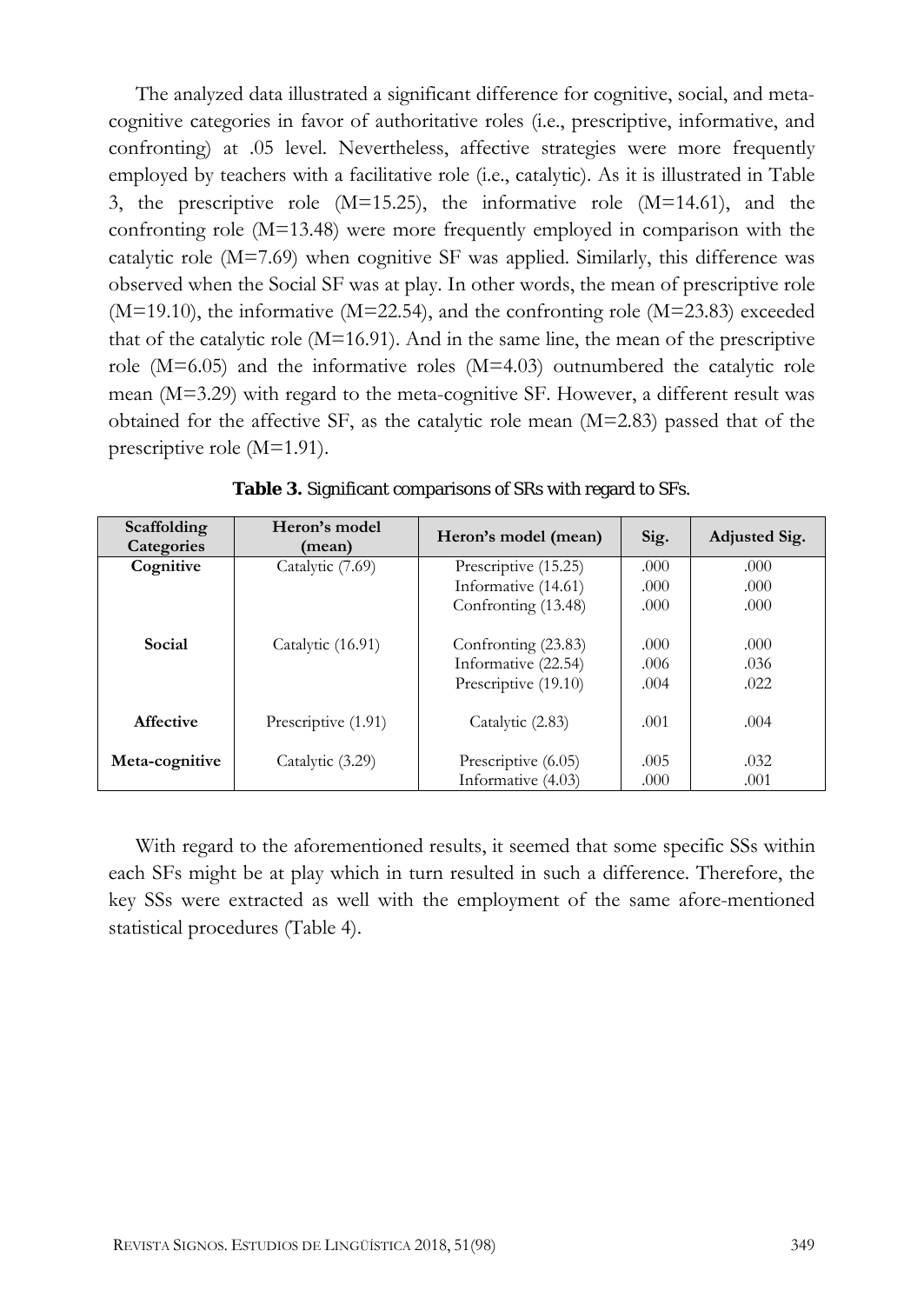| <b>Cognitive Key SSs</b> | <b>Social Key SSs</b> | <b>Affective Key SSs</b> | Meta-cognitive Key     |
|--------------------------|-----------------------|--------------------------|------------------------|
|                          |                       |                          | <b>SSs</b>             |
| Providing example        | Prompting             | Encouraging              | Problematizing         |
| Reviewing                | participation         | Providing evaluative     | (disagree)             |
| Meaning-based CR         | Offering suggestion   | comments                 | Directing attention to |
| Reducing the choices     | Soliciting suggestion |                          | feeling                |
| Simplifying tasks        | Pausing for learners' |                          | Helping learners think |
| In and out of class      | response              |                          | about thinking         |
| connection               | Repeating             |                          |                        |
| Elaboration prompt       |                       |                          |                        |
| Meaning-based            |                       |                          |                        |
| feedback                 |                       |                          |                        |
| Completing learners'     |                       |                          |                        |
| utterances               |                       |                          |                        |
| Meaning-based            |                       |                          |                        |
| negotiation              |                       |                          |                        |

**Table 4.** Key SSs in the choice of teachers' roles.

### *4.2. Teachers' SRs and the degree of support in SFCs*

To examine the relation between the degree of support in the SFCs and the teacher's choice of the SR, a Chi-Square test was conducted the result of which exhibited significant association ( $X=32.257$ ,  $p=.000$ , Phi and Cramer's V tests=.000) between teachers' SRs and high- and low-support SFC types. It was revealed that the catalytic role (22%) was dominantly associated with low-support SFCs in comparison with other SRs including confronting role (12.8), informative role (14%), and the prescriptive role  $(6.2\%)$ , whereas the informative role  $(15\%)$  was dominant in highsupport SFCs. (See Table 5)

|                  |                  | Pres <sup>1</sup> | Info <sup>2</sup> | Conf <sup>3</sup> | Cata <sup>4</sup> | Total     |
|------------------|------------------|-------------------|-------------------|-------------------|-------------------|-----------|
| Low scaffolding  | Count            | 31                | 70                | 64                | 110               | 275       |
|                  | Expected count   | 42.4              | 79.8              | 71.0              | 82.0              | 275.0     |
|                  | $%$ of the total | $6.2\%$           | $14.0\%$          | $12.8\%$          | $22.0\%$          | $55.0\%$  |
|                  | Count            | 46                | 75                | 65                | 39                | 225       |
| High scaffolding | Expected count   | 34.7              | 65.3              | 58.1              | 67.1              | 225.0     |
|                  | $%$ of the total | $9.2\%$           | $15.0\%$          | $13.0\%$          | $7.8\%$           | $45.0\%$  |
|                  | Count            | 77                | 145               | 129               | 149               | 500       |
| Total            | Expected count   | 77.0              | 145.0             | 129.0             | 149.0             | 500.0     |
|                  | $%$ of the total | $15.4\%$          | $29.0\%$          | 25.8%             | 29.8%             | $100.0\%$ |

**Table 5.** Cross-tabulation of the degree of support and teachers' SRs.

1. Pres: Prescriptive role

2. Info: Informative Role

3. Conf: Confronting Role

4. Cata: Catalytic Role

#### *4.3. Teachers' SRs and their qualification*

At the final stage, teachers' SRs were studied in association with their degree of qualifications. Interestingly, the findings of the Chi-Square indicated a significant association ( $x=13.453$ ,  $p = .004$ , Phi and Cramer's V = .004) between the catalytic role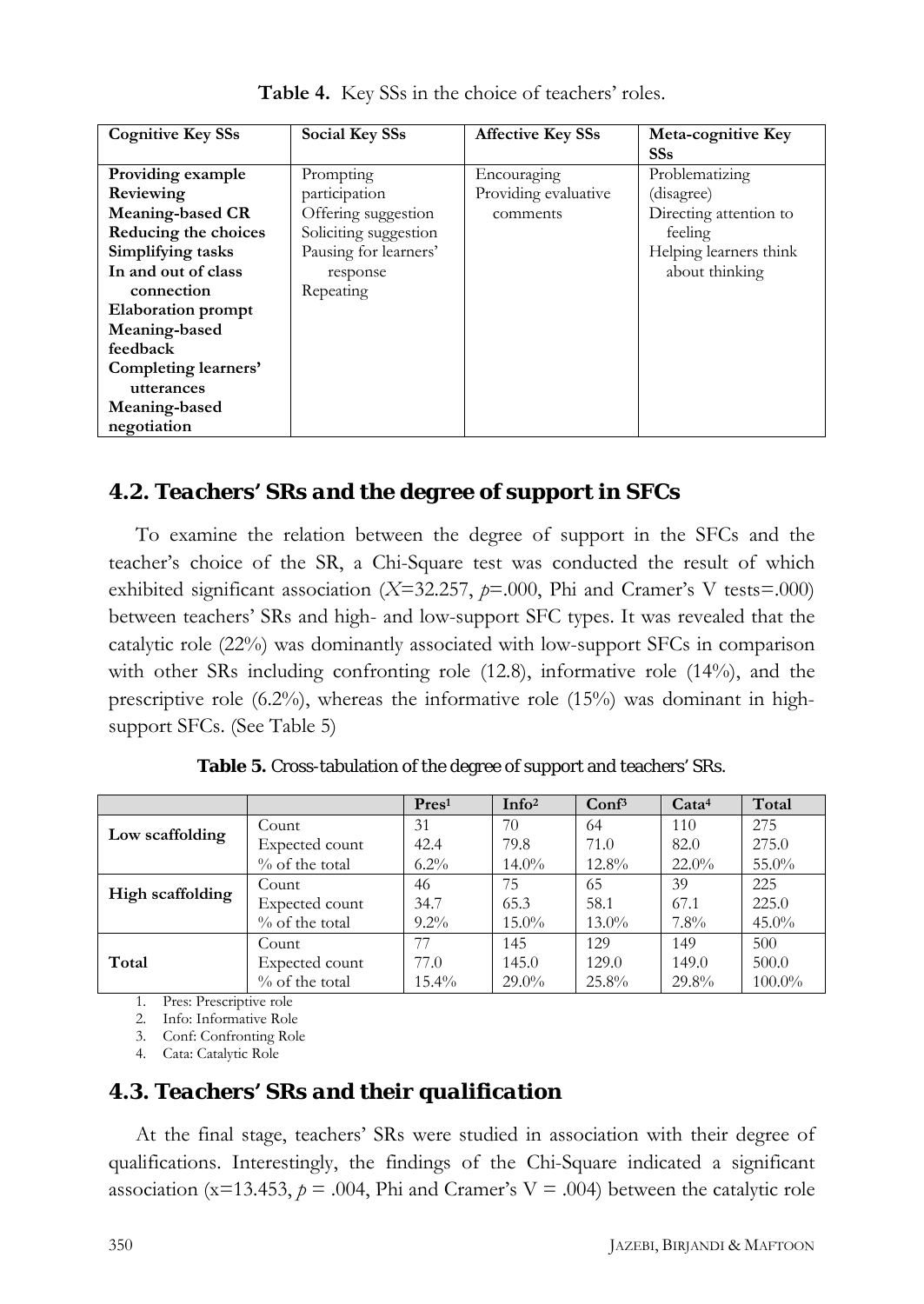(18.6%) and the more-qualified teachers. However, less qualified teachers made significant use of confronting roles in comparison with the more-qualified ones  $(15.2\% > 10.6\%)$ . (See Table 6)

|                |                   | Pres <sup>1</sup> | Info <sup>2</sup> | Conf <sup>3</sup> | Cata <sup>4</sup> | Total     |
|----------------|-------------------|-------------------|-------------------|-------------------|-------------------|-----------|
|                | Count             | 41                | 69                | 76                | 56                | 242       |
| Less-qualified | Expected count    | 37.3              | 70.2              | 62.4              | 72.1              | 242.0     |
|                | $\%$ of the total | $8.2\%$           | $13.8\%$          | $15.2\%$          | $11.2\%$          | $48.4\%$  |
|                | Count             | 36                | 76                | 53                | 93                | 258       |
| More-qualified | Expected count    | 39.7              | 74.8              | 66.6              | 76.9              | 258.0     |
|                | $%$ of the total  | $7.2\%$           | $15.2\%$          | $10.6\%$          | $18.6\%$          | 51.6%     |
|                | Count             | 77                | 145               | 129               | 149               | 500       |
| Total          | Expected count    | 77.0              | 145.0             | 129.0             | 149.0             | 500.0     |
|                | $%$ of the total  | $15.4\%$          | $29.0\%$          | 25.8%             | 29.8%             | $100.0\%$ |

**Table 6.** Cross-tabulation of teachers' qualification and their SRs.

1. Pres: Prescriptive role

2. Info: Informative Role

3. Conf: Confronting Role

4. Cata: Catalytic Role

### **5. Results and discussion**

Within language classrooms, as an instance of the socio-cultural community, learning happens as a result of the teacher and the learners' goal-directed interactions and shared social practices through which the paramount role of dialogic mediation and, most significantly, scaffolding come to light. Teachers' scaffolding efficacy is reliant on a number of factors, the most conspicuous of which can be summarized as conditions for scaffolding, coordination of scaffolding, and course of scaffolding (Michell & Sharpe, 2005). Scaffolding conditions, such as contingency, intersubjectivity, transcendence, and goal-directedness are a few required features which turns the teacher-learner interaction into a genuine scaffolding context. Coordination of scaffolding refers to the crucial element of balancing between challenge and support to maintain learners' interest in problem-solving. And finally, the course or the trajectory of scaffolding commences with teacher-regulated activities and moves on to learner-regulated activities as the learners become more autonomous. Interestingly, Heron's model is in harmony with the above-mentioned factors, thus, employed in the present study to provide the bedrock for the comparative analyses of the teachers' SRs.

The statistical results revealed a significant difference between the authoritative and the facilitative roles in EFL teachers' strategy use. The dominant employment of cognitive, social, and meta-cognitive categories was observed in the authoritative roles, whereas affective SF was more frequently employed by the teachers with the catalytic role. In other words, the more teacher-directed and highly supported the SFCs turn, the more strategies are employed and SRs shift toward authoritative roles. Conversely,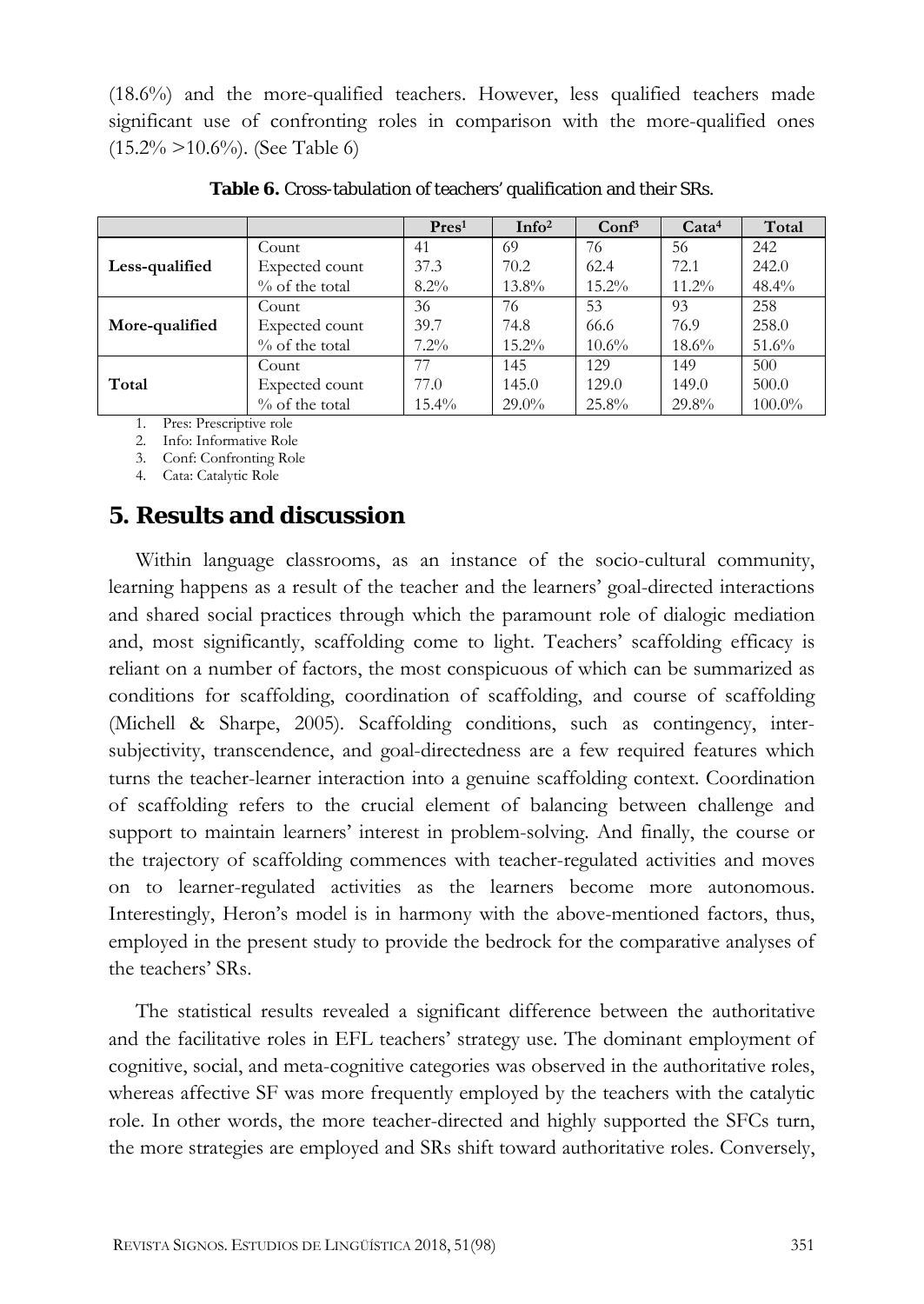facilitative roles are closely associated with fewer strategy employment, low support, and more learner-directed SFCs.

The shift of SRs provision from authoritative to facilitative roles in SFCs is in harmony with the scaffolding course or trajectory, i.e., a shift from other-regulation to self-regulation. Self-directedness and autonomy, an ultimate goal accentuated by Heron (2001), can be achieved merely though the shift from practitioner-directed toward client-directed interventions and this procedure happens through fading (Figure 4) which is also illustrates in the decreased frequency of SSs use in SFCs. This result is consistent with Kostouli's (2005) statement that SS use diminishes as learners become more independent. Fading, the underlying basis for the obtained results, refer to the gradual withdrawing of assistance or the handover by the expert as the learner becomes more autonomous and takes over the responsibility for learning. Collins, Brown, and Newman (1989) note that fading is a gradual process through which the frequency, explicitness, and specificity of the strategies diminishes. Fading is the pivotal key to the efficiency of scaffolding and autonomy achievement as paying little heed to the timing of assistance removal culminates in fossilization or prolonged reliance on teachers' support (Ohta, 2000; Johnson, 2003). Without fading, the crucial element of the balancing between the challenge and support provided by the task is ignored. This balance is a prerequisite for successful learning which can create a sense of flow in the learners to enable them to focus on the task at hand (Van Lier, 1996, 2007; Michell & Sharpe, 2005; Thompson, 2013). As Murray and Arroyo (2002) indicate, Challenging but not overwhelming tasks are of a great priority to diminish learners' distraction, frustration, and lack of motivation.

With regard to the increased level of affective SF, it can be stated that as the context becomes more challenging, the mediators enhance learners' motivation through increased level of emotional support. In this regard, Heron (2001), as well as Wood et. al. (1976) underscore the adjusted degree of support and the maintenance of learners' frustration at a minimum level through enriched support to pave the way for learners' autonomy achievement and self-directed learning.

Despite the decline in the usage of cognitive, meta-cognitive, and social SFs, no significant difference was observed in cultural and linguistic SFs employment. Cultural scaffolding, as Pawan (2008) regards, is the application of cultural and historical tools that are familiar to the learners to support their learning. Therefore, it encompasses the usage of Iranian culture and L1 in SFCs to facilitate the learners' self-directed learning. Despite the support of L1 use in the literature (e.g., Auerbach, 1993; Grim, 2010; Carson & Kashihara, 2012), most Iranian institutes inject a note of caution in teachers' perception and attitude with regard to the use of L1. Therefore, the entire omission of L1 in most Iranian English classes can be referred to as the probable underlying reason. In the same line, Díaz (2009) compares and contrasts NEST and non-NEST teachers and finds out that NEST teachers surprisingly rely more on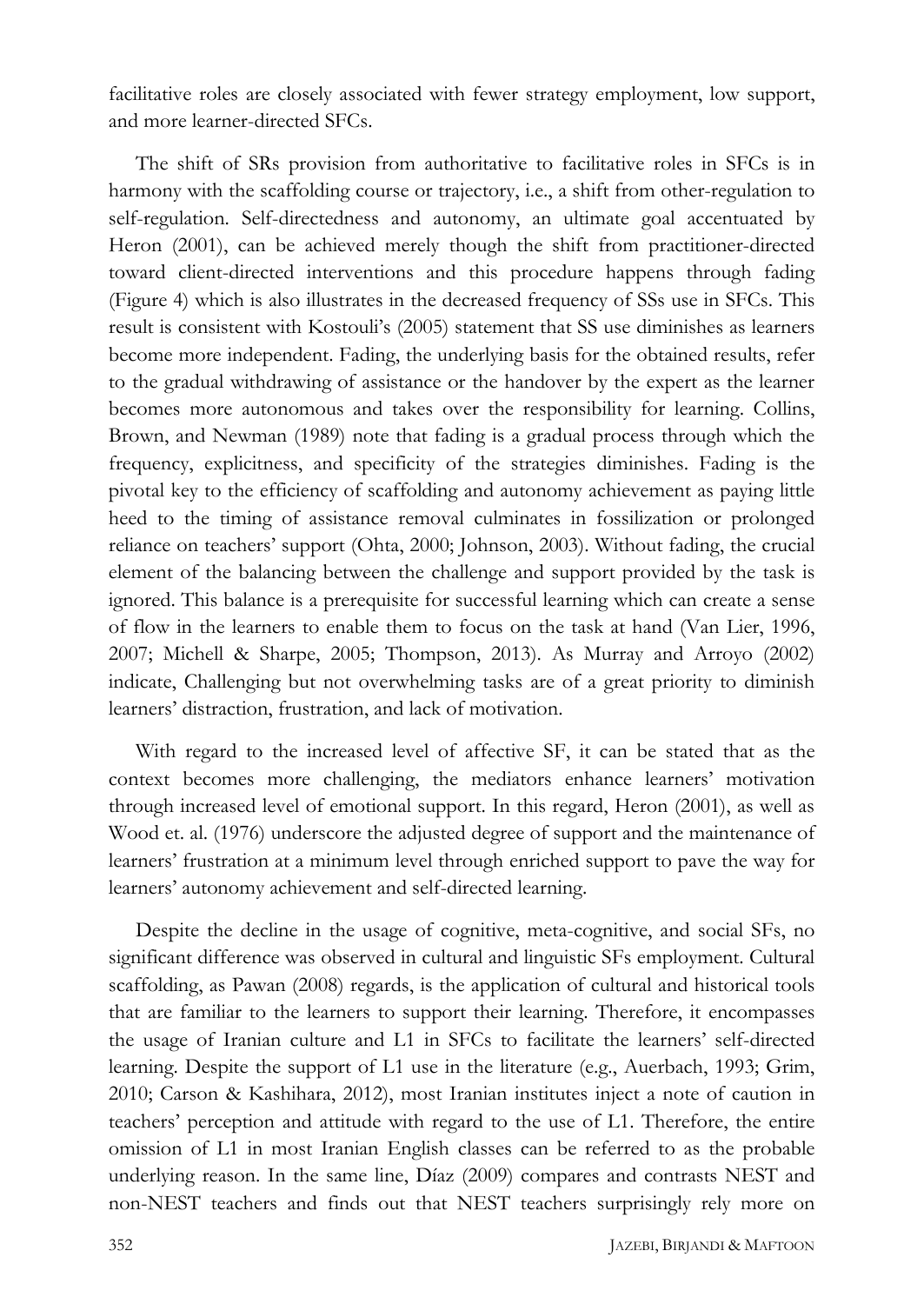translation than non-NESTs. This might be due to the teaching methods that ban the use of mother tongue in such classes. Furthermore, Pawan (2008) highlights the point that teachers' inadequate employment of cultural scaffolding may be related to their insufficient knowledge. Therefore, awareness enhancement through training might change the result.



**Figure 4.** A comprehensive portrayal of teachers' SRs obtained results.

With regard to the relative importance of form and meaning, Kramsch (2004) regards meaning with favor and seeks teachers' support to transcend language form and concentrate on different meaning types including social, cultural, and grammatical. As a result, the teachers might have had paid more attention to meaning which in turn resulted in the lack of significant difference in their linguistic SF. Furthermore, as learners in this study lay in elementary and intermediate levels, the production of the context-appropriate form is challenging for them. Therefore, the same level of linguistic support is required to assist them in the language production. This conscious attention to the linguistic medium at early stages of language learning and at all stages in structure-oriented language classrooms is what Littlewood (2011) highlights. The findings can also be discussed from a third perspective, namely focus-on-form instruction (Long, 1991) which stresses the inseparability of form and meaning. This type of pedagogical practice has been classified by Dalili (2011: 2119) into six subsections all of which underscore the simultaneous focus on "both form and meaning, both explicit and implicit knowledge/learning, and both accuracy and fluency". They include process instruction (i.e., structured input with the focus on comprehension of forms), textual enhancement (i.e., visual/typographical enhancement to increase noticing of form as well as meaning communication), interactional feedback (i.e., the usage of conversational devices to direct learners' selfcorrection), instructional conversation (i.e., scaffolding through teacher learner meaning-based interactions to overcome form difficulties), focused communicative tasks (i.e., meaning-based communicative tasks which direct learners to the usage of a specific form in their output), and discourse-based approaches (i.e., the use of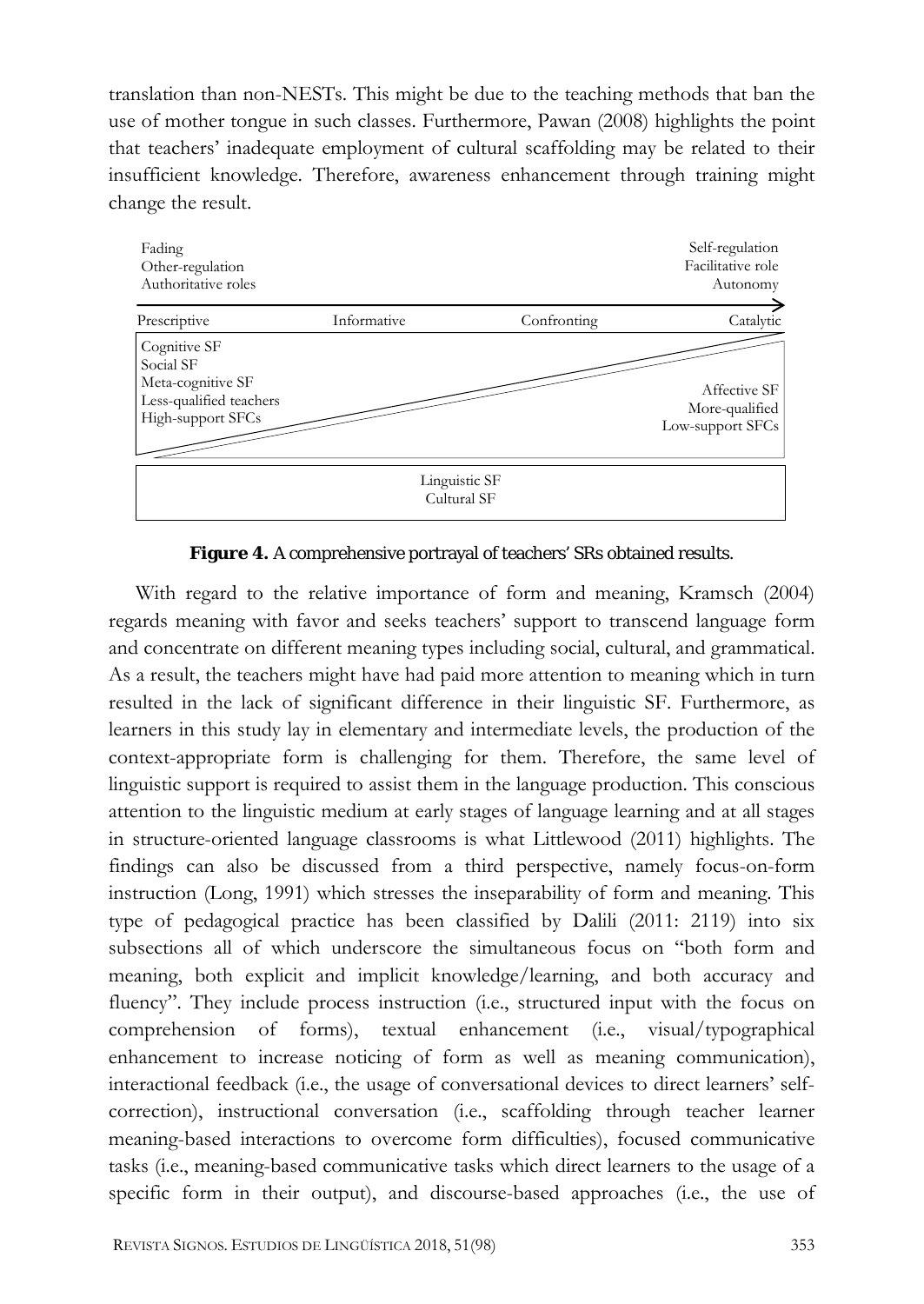contextualized grammatical points in authentic corpora). In sum, SFCs, as one type of instructional conversations, amalgamate form and meaning as inseparable entities.

## **5. Pedagogical implications**

The findings of the study can be of significance in terms of EFL teachers' pedagogical perception enhancement which in turn can improve their practice and progress. The teachers' acquisition of conscious knowledge about their SRs and the required SFs and SSs with regard to the learners' level and appropriate context can improve their pedagogical perception about their choices and practices in the class. Owing to the close association among teachers' practice, perception, and progress, as Yu (2004) asserts, teachers' and learners' progress are closely inter-related with their pedagogical perception. Using such knowledge, they can enhance the effectiveness of their teaching practices. This close inter-relationship among these three factors is illustrated in Figure 5 according to which teachers construct their practices based on their perceptions both of which will directly impact the teachers' and learners' progress. Interestingly, practice, and progress will also reconstruct teachers' perceptions.

In the same line, Van Lier (1996) voices his support and asserts that scaffolding fosters teacher's perception of learners' abilities, needs, and interests through constant monitoring of learners' performances. Similarly, Perry, Hutchinson, and Thauberger (2008) assert that increasing awareness of such strategies enables the teachers to incorporate them in all aspects of their teaching and learning environment and become more flexible and sensitive to learners' needs. Likewise, the heightened awareness can result in pattern recognition (Bereiter, 1997; Kennedy, 1999) which in turn fortifies teachers' sensitiveness to the learners' actual level of competence (Andrews, 2007). As Tsui (2009) and Berliner (1986) note, pattern recognition and meaningful interpretation of the patterns owing to their teaching experience is what distinguishes expert teachers from novices. These improvised patterns can be recognized and novice can get acquainted with them to expand this very ability.



#### **Figure 5.** Inter-relationships among perception, practice, and progress (Yu, 2004: 4).

Besides, this crucial factor is highlighted by Prabhu (1990: 173) who refers to the teachers' sense of plausibility and stresses that the value of teaching lies in teachers'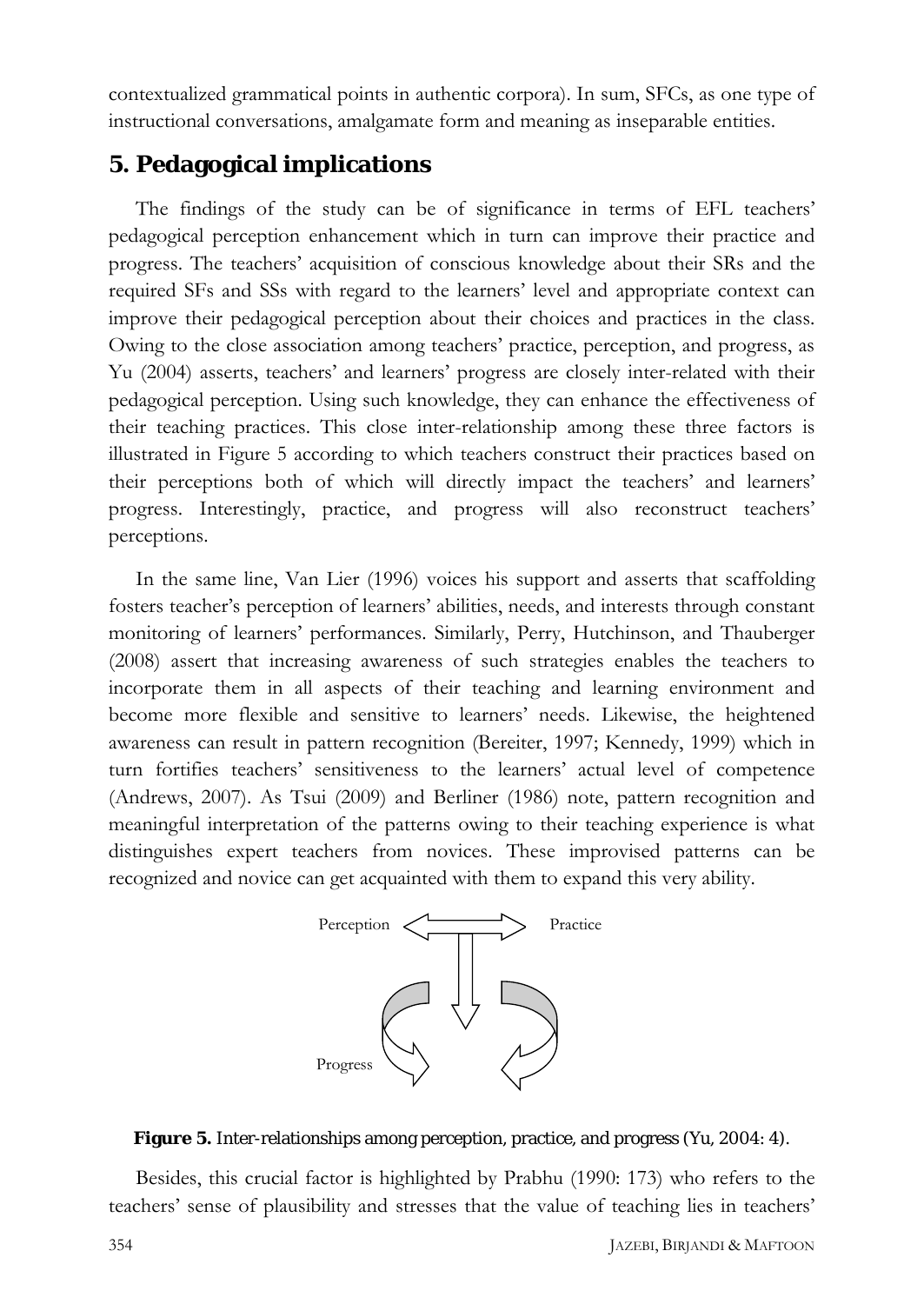ability to make teaching "active, alive or operational enough to create a sense of involvement for both teachers and students". Therefore, the development of SR model is practically beneficial owing to enhanced teachers' awareness and sensitiveness of such strategies and their application.

In conclusion, Heron's model seems to provide a sound basis for the identification and comparison of EFL teachers' SRs as the results in this study confirms the SCT concepts, specifically graduated support and fading, within which the teachers' choice of SFs, degree of support, and the link between their qualification and strategy choice is entirely justifiable. Needless to say, further investigation is required to confirm the SR model practicality.

#### **REFERENCES**

Andrews, S. (2007). *Teacher language awareness*. Cambridge: CUP.

- Auerbach, E. (1993). Reexaming English only in the ESL classroom. *TESOL Quarterly, 27*(1), 9-32.
- Bereiter, C. (1997). Situated cognition and how to overcome it. In D. Kirshner & J. A. Whitson (Eds.), *Situated cognition: Social, semiotic, and psychological perspectives* (pp. 281-300). Mahwah, NJ: Lawrence Erlbaum.
- Berliner, D. C. (1986). In pursuit of the expert pedagogue. *Educational Researcher, 15*(7), 15-13.
- Birjandi, P. & Jazebi, S. (2014). A comparative analysis of teachers' scaffolding practices. *International Journal of Language and Linguistics, 2*(3), 154-164.
- Carson, E. & Kashihara, H. (2012). Using the L1 in the L2 classroom: The students speak. *The Language Teacher, 36*(4), 41-48.
- Collins, A., Brown, J. S. & Newman, S. E. (1989). Cognitive apprenticeship: Teaching the crafts of reading, writing, and mathematics. In L. B. Resnick (Ed.), *Knowing, learning and instruction: Essays in honor of Robert Glaser* (pp. 453-494). Hillsdale, NJ: Lawrence Erlbaum.
- Dalili, M. V. (2011). On the integration of form and meaning in English Language Teaching (ELT): An overview of current pedagogical options. *Procedia Social and Behavioral Science,* 15*,* 2117-2121.
- Díaz, N. R. (2009). A comparative study of native and non-native teachers' scaffolding techniques in SLA at an early age. *Estudios Ingleses de la Universidad Complutense,*  17*,* 57-73.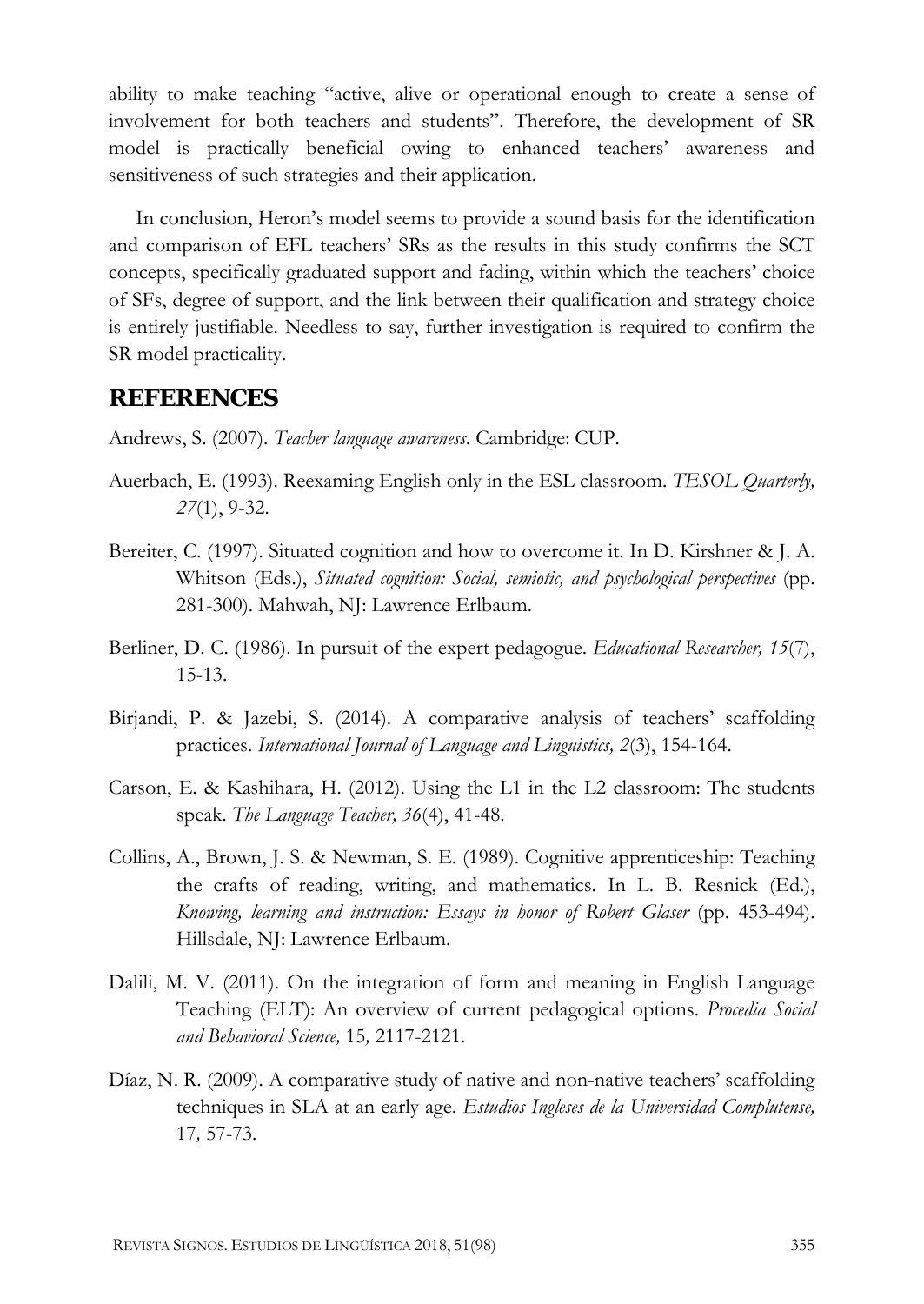- Donato, R. (2000). Sociocultural contributions to understanding the foreign and second language classroom. In J. P. Lantolf (Ed.), *Sociocultural theory and second language learning* (pp. 27-50). Oxford: Oxford University Press.
- Gredler, M. E. (2009). *Learning and instruction: Theory into practice* (6th Ed.). Upper Saddle River, NJ: Merrill Pearson.
- Grim, F. (2010). L1 in the L2 classroom at the secondary and college levels: A comparison of functions and use by teachers. *Electronic Journal of Foreign Language Teaching, 7*(2), 193-209.
- Hamid, B. A. & Azman. H. (1992). Making supervisory intentions clear: Adapting the six category intervention analysis to promote facilitative type supervisory feedback in teaching practice. In E. Sadtono (Ed.), *Language teacher education in a fast-changing world* (pp. 88-99). Singapore: Seameo Relc.
- Heron*,* J. (1996). *Co-operative inquiry: Research into the human condition*. London: SAGE Publications.
- Heron, J. (2001). *Helping the client: A creative practical guide* (5th ed.). London: SAGE Publications.
- Johnson, M. (2003). *A philosophy of second language acquisition*. London: Yale University Press.
- Johnson, K. E. (2009)*. Second language teacher education: A sociocultural perspective*. New York: Routledge.
- Kennedy, M. M. (1999). Ed schools and the problem of knowledge. In J. Raths & A. McAninch (Eds.), *What counts as knowledge in teaching*? (pp. 29-45). Stanford, CA: Ablex.
- Kostouli, T. (2005). Co-constructing writing contexts in classrooms: Scaffolding, collaboration, and asymmetries of knowledge. In T. Kostouli (Ed.), *Writing in context(s)*: Textual practices and learning processes in sociocultural settings (pp. 93-116). Boston: Springer.
- Kramsch, C. (2000). Social discursive constructions of self in L2 learning. In J. Lantolf (Ed.), *Sociocultural theory and second language learning* (pp. 133-153). New York: Oxford University Press.
- Kramsch, C. (2004). The language teacher as go-between. *Utbildning* & *Demokrati, 13*(3), 37*-*60.
- Lantolf, J. P. (2000). Introducing sociocultural theory. In J. P. Lantolf (Ed.), *Sociocultural theory and second language acquisition* (pp. 1-24)*.* Oxford: Oxford University Press.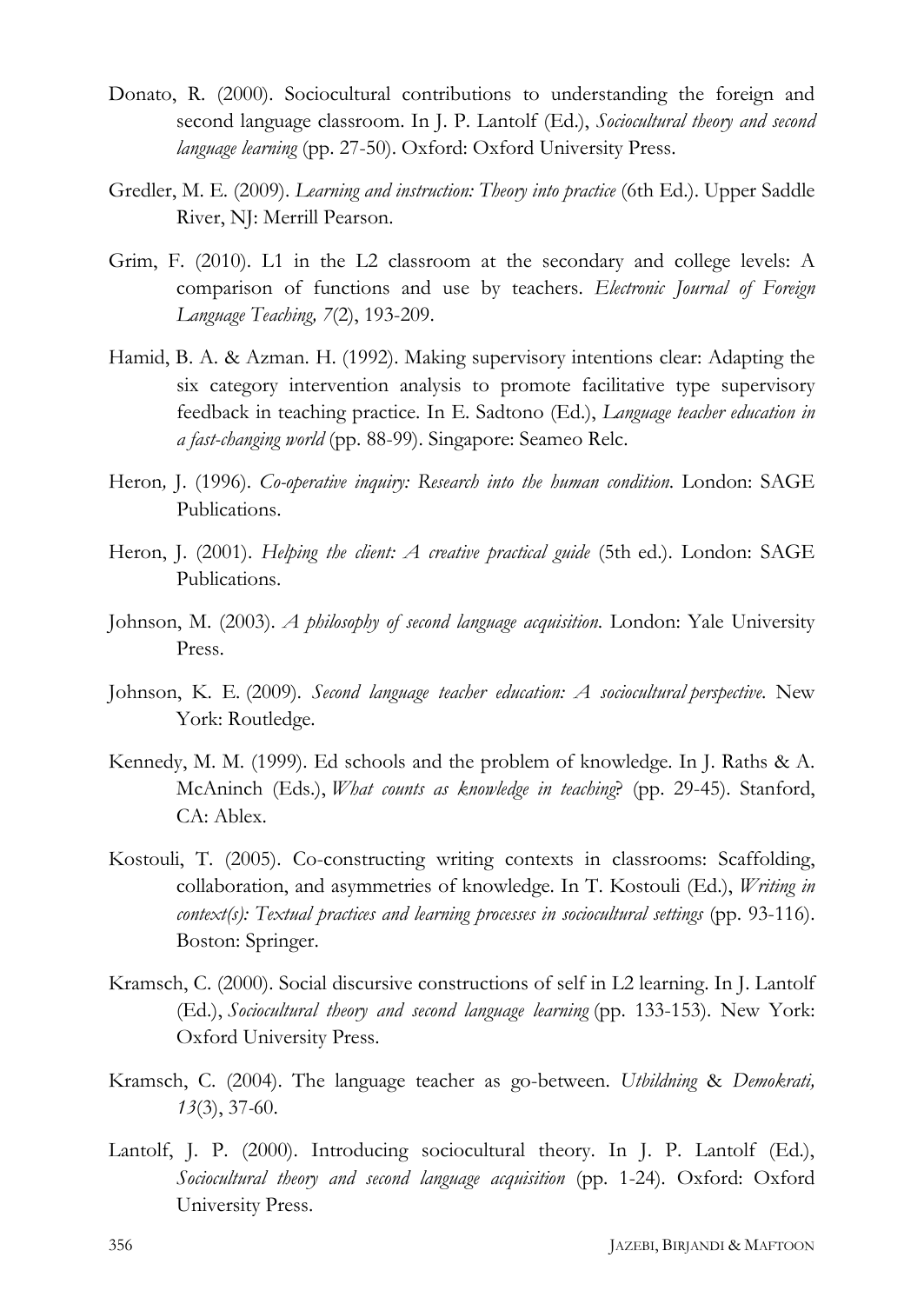- Lantolf, J. P. & Thorne, S. L. (2006). *Sociocultural theory and the genesis of second language development.* Oxford: OUP.
- Lave, J. (1991). Situating learning in communities of practice. In L.B. Resnick, J. M. Levine & S. Teasley (Eds.), *Perspectives on socially shared cognition* (pp.63-82). Washington, DC: American Psychological Association.
- Lemus, M. E., White, P. M. & Fonseca, M. (2007). *Examining feedback sessions in preservice teachers' practicum Courses* [on line]. Retrieved from: [http://fel.uqroo.mx/adminfile/files/memoriasArticulos\\_Mem\\_FONAEL\\_II](http://fel.uqroo.mx/adminfile/files/memoriasArticulos_Mem_FONAEL_III/Lemus_Maria_Esther,_White_Pia_Maria_&_Fonseca_Martha.pdf) [I/Lemus\\_Maria\\_Esther,\\_White\\_Pia\\_Maria\\_&\\_Fonseca\\_Martha.pdf](http://fel.uqroo.mx/adminfile/files/memoriasArticulos_Mem_FONAEL_III/Lemus_Maria_Esther,_White_Pia_Maria_&_Fonseca_Martha.pdf)
- Littlewood, W. T. (2011). Form and meaning in language teaching methodology. *Modern Language Journal, 64*(4), 441-445.
- Long, M. H. (1991). Focus on form: A design feature in language teaching methodology. In K. de But, R. Gingsberg & C. Kramsch (Eds.), *Foreign language research in cross-cultural perspective* (pp. 39-52). Amsterdam: John Benjamins.
- Michell, M. & Sharpe, T. (2005). Collective instructional scaffolding in English as a Second language classrooms. *Prospect, 20*(1), 31-58.
- Murray, T. & Arroyo, I. (2002). Towards measuring and maintaining the zone of proximal development in adaptive instructional systems [on line]. Retrieved from: [http://centerforknowledgecommunication.info/publications/pubs6/ZPDOp](http://centerforknowledgecommunication.info/publications/pubs6/ZPDOperationalITS.pdf) [erationalITS.pdf](http://centerforknowledgecommunication.info/publications/pubs6/ZPDOperationalITS.pdf)
- Ohta, A. S. (2000). Rethinking interaction in SLA: Developmentally appropriate assistance in the zone of proximal development and the acquisition of L2 grammar. In J. P. Lantolf (Ed.), *Sociocultural theory and second language learning*  (pp. 51-78). Oxford: Oxford University Press.
- Panselinas, G. & Komis, V. (2009). Scaffolding through talk in groupwork learning. *Thinking Skills and Creativity,* 4*,* 86-103.
- Pawan, F. (2008). Content-area teachers and scaffolded instruction for English language learners. *Teaching and Teacher Education,* 24*,* 1450-1462.
- Pea, R. D. (2004). The social and technological dimensions of scaffolding and related theoretical concepts for learning, education, and human activity. *Journal of the Learning Sciences,* 13, 423-451.